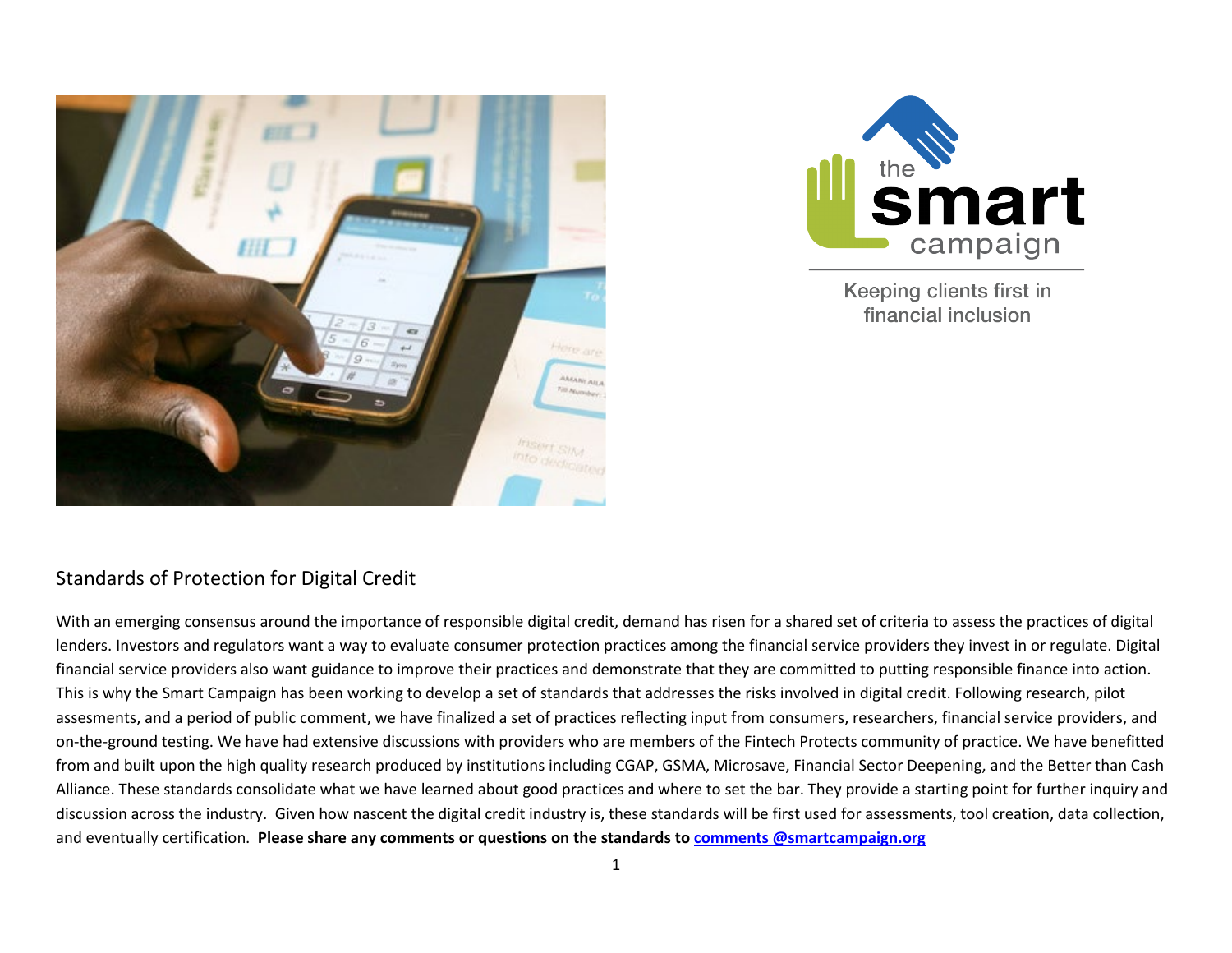| $\mathbf{1}$ | $\overline{0}$ | $\overline{0}$  | $\mathbf{0}$   | <b>Appropriate Product Design and Delivery</b>                                                                                                                                                                                                                                                                                                                                                                                                                                                                                                        |
|--------------|----------------|-----------------|----------------|-------------------------------------------------------------------------------------------------------------------------------------------------------------------------------------------------------------------------------------------------------------------------------------------------------------------------------------------------------------------------------------------------------------------------------------------------------------------------------------------------------------------------------------------------------|
|              | 1              | $\Omega$        | $\Omega$       | The provider designs and delivers suitable products and services through appropriate channels based on research, client feedback, and<br>performance data.                                                                                                                                                                                                                                                                                                                                                                                            |
| $\mathbf{1}$ | $\mathbf{1}$   | $\mathbf{1}$    | $\mathbf{0}$   | A product suitability policy is (or policies are) in place that defines how the provider will offer suitable products and services through<br>appropriate channels, including designing products based on research, client feedback, and performance data.                                                                                                                                                                                                                                                                                            |
| $\mathbf{1}$ | $\mathbf{1}$   | $\overline{2}$  | $\mathbf{0}$   | The provider has systematic means of gathering client feedback on satisfaction with products, services and delivery, as well as performance<br>data and does so at least annually.                                                                                                                                                                                                                                                                                                                                                                    |
| $\mathbf{1}$ | $\mathbf{1}$   | $\overline{2}$  | 1              | The provider monitors internal data or data from third party partner organizations, (if applicable and permitted by local data regulation and<br>contractual agreements), on client satisfaction factors such as: application down-time disaggregated by reasons related to the provider or to<br>the mobile money provider (if applicable), call center (internal or outsourced) complaint resolution ratio, average waiting time to talk to an<br>operator, monitoring reports from call center supervisors, and satisfaction ratings from clients. |
| $\mathbf{1}$ | $\mathbf{1}$   | $\overline{2}$  | $\overline{2}$ | The provider analyzes loan usage by client characteristic and product terms (e.g. terms, amounts, frequency, timing of borrowing); on a<br>sampling basis it investigates reasons for borrowing, repeat borrowing, and drop-out (verified or self-reported). Based on the analysis, the<br>products are adjusted to better meet client needs.                                                                                                                                                                                                         |
| $\mathbf{1}$ | $\mathbf{1}$   | $\overline{3}$  | $\Omega$       | Management uses client feedback to identify issues as well as improve products, services, and delivery at least once a year. Measures are<br>discussed, implemented and monitored, and records of these actions exist.                                                                                                                                                                                                                                                                                                                                |
| $\mathbf{1}$ | $\mathbf{1}$   | $\overline{4}$  | $\mathbf{0}$   | The provider demonstrates evidence of clients' ability or improvement of ability to interact effectively with the technologies it uses to provide<br>services and information. At minimum, this includes evidence from the least technology-savvy segment of the target population.                                                                                                                                                                                                                                                                   |
| $\mathbf{1}$ | $\mathbf{1}$   | 5               | $\mathbf{0}$   | Credit products with a term longer than 6 months are designed to require principal to be paid down regularly, and repayment schedules take<br>into account client cash flows.                                                                                                                                                                                                                                                                                                                                                                         |
| $\mathbf{1}$ | $\mathbf{1}$   | $6\phantom{1}6$ | $\mathbf{0}$   | The provider trains its staff and, if applicable, direct agents on the product suitability policy. Where applicable: 1) product development staff<br>are trained on product and channel design informed by suitability to clients; 2) sales staff are trained on adequate sales and marketing; and<br>3) lending staff to ensure collateral policies are understood.                                                                                                                                                                                  |
| $\mathbf{1}$ | $\mathbf{1}$   | 7               | $\Omega$       | When provider uses blind lending or a lend-to-learn approach, negative consequences do not accumulate to clients.                                                                                                                                                                                                                                                                                                                                                                                                                                     |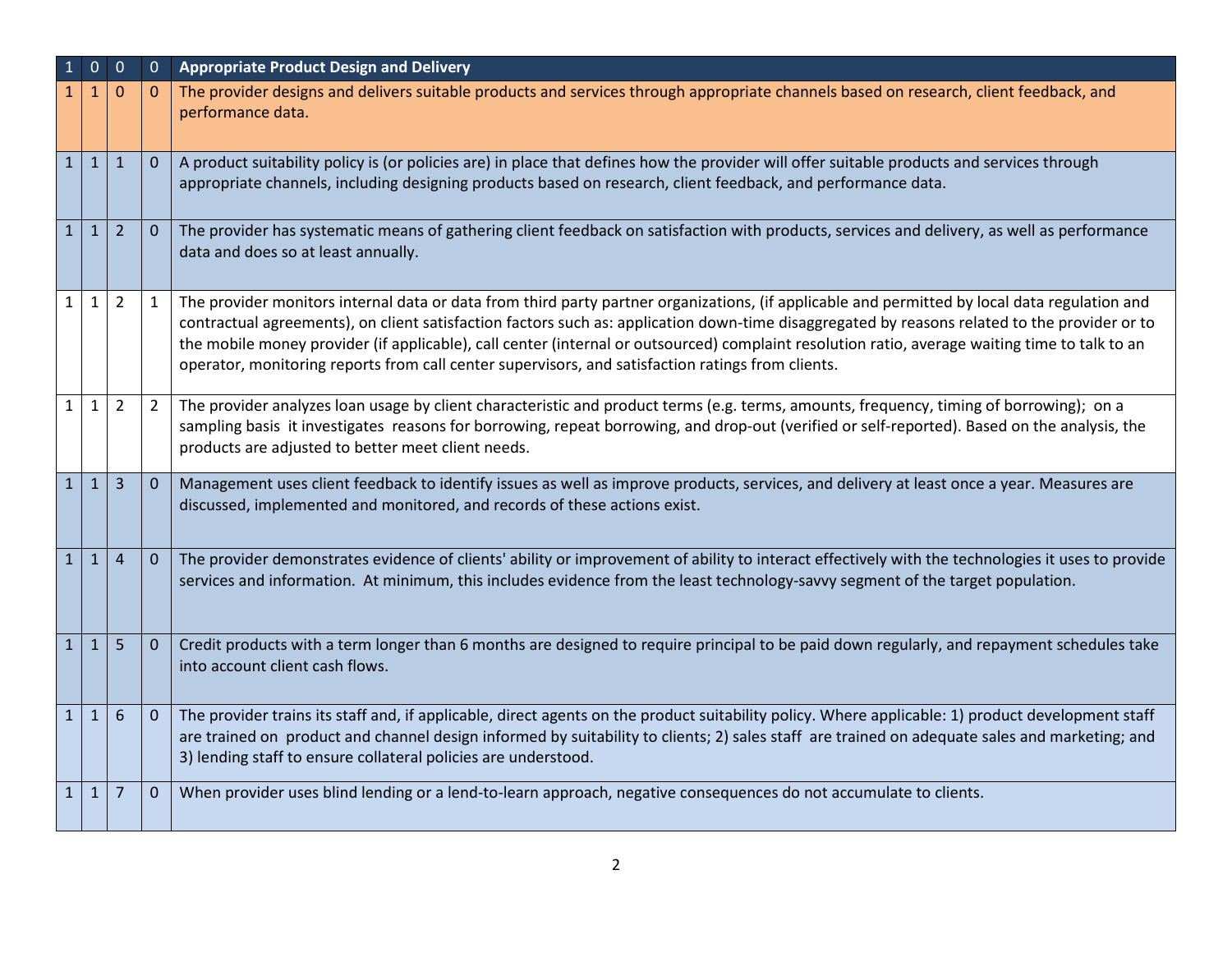| 1            | $\mathbf{1}$   | 8              | $\Omega$     | In case of incidents, problems, and scheduled/unscheduled downtime, the provider restores the service in a reasonable timeframe. Providers<br>should inform customers if the system is experiencing an extended outage, scheduled downtime, or processing delays.                                                                                                                                                                                                |
|--------------|----------------|----------------|--------------|------------------------------------------------------------------------------------------------------------------------------------------------------------------------------------------------------------------------------------------------------------------------------------------------------------------------------------------------------------------------------------------------------------------------------------------------------------------|
|              | $\overline{2}$ | $\Omega$       | $\mathbf{0}$ | When products, services, and/or channels are designed or managed by third parties (e.g. other financial institutions, mobile money providers,<br>insurance partners, agents, call center, loan recovery agency, analytics company, etc), the provider considers the extent to which these are<br>suitable, based on research and client feedback.                                                                                                                |
| $\mathbf{1}$ | $\overline{2}$ | $\mathbf{1}$   | $\mathbf{0}$ | Due diligence of third-party partners is carried out before entering into partnerships using, at a minimum, publicly available information to<br>assess the third party's reliability and continuity of service, adequate qualifications, reputation, soundness, etc.                                                                                                                                                                                            |
| 1            | 2              | 2              | $\mathbf{0}$ | When products are offered through third-party partners, the provider has a transparent process for selecting third parties which involves a<br>competitive bidding and/or market study and a consideration of the value and appropriateness of the products and services offered by the<br>third-party provider.                                                                                                                                                 |
| $\mathbf{1}$ | $\overline{2}$ | 3              | $\mathbf{0}$ | The provider's contract/service level agreement(s) with third-party partners allows frequent opportunities for the provider to review and<br>cancel. Where relevant it incentivizes fair treatment of clients and rapid redressal of problems in service.                                                                                                                                                                                                        |
| 1            | 3              | $\Omega$       | $\mathbf{0}$ | The provider does not use predatory or deceptive sales and marketing techniques.                                                                                                                                                                                                                                                                                                                                                                                 |
| $\mathbf{1}$ | $\overline{3}$ | $\mathbf{1}$   | $\mathbf{0}$ | The provider defines predatory and deceptive sales and marketing and applies it in policies and practices.                                                                                                                                                                                                                                                                                                                                                       |
| 1            | $\overline{3}$ | $\overline{2}$ | $\mathbf{0}$ | The provider trains staff involved in sales not to use predatory or deceptive sales techniques and to respect clients' right to opt-out of<br>receiving marketing information and/or delete an app.                                                                                                                                                                                                                                                              |
| $\mathbf{1}$ | $\overline{3}$ | $\overline{3}$ | $\mathbf{0}$ | Where applicable, the provider monitors that the direct sales agents are trained by their supervisors not to use predatory or deceptive sales<br>techniques and to respect clients' right to opt-out of receiving marketing information and/or delete an app. Trainings are provided to all new<br>agents; refresher trainings are provided at least once a year to all agents. Attendance lists and training material are available for monitoring<br>purposes. |
| $\mathbf{1}$ | $\overline{3}$ | $\overline{4}$ | $\mathbf{0}$ | The provider's marketing does not employ predatory or deceptive sales techniques, such as language implying "use it or lose it" opportunities,<br>push messages sent after working hours and/or more than once a week. If applicable, providers offer a way to opt out of marketing<br>messages. Marketing material displays a warning message in normal font and simple language on the financial consequences of borrowing.                                    |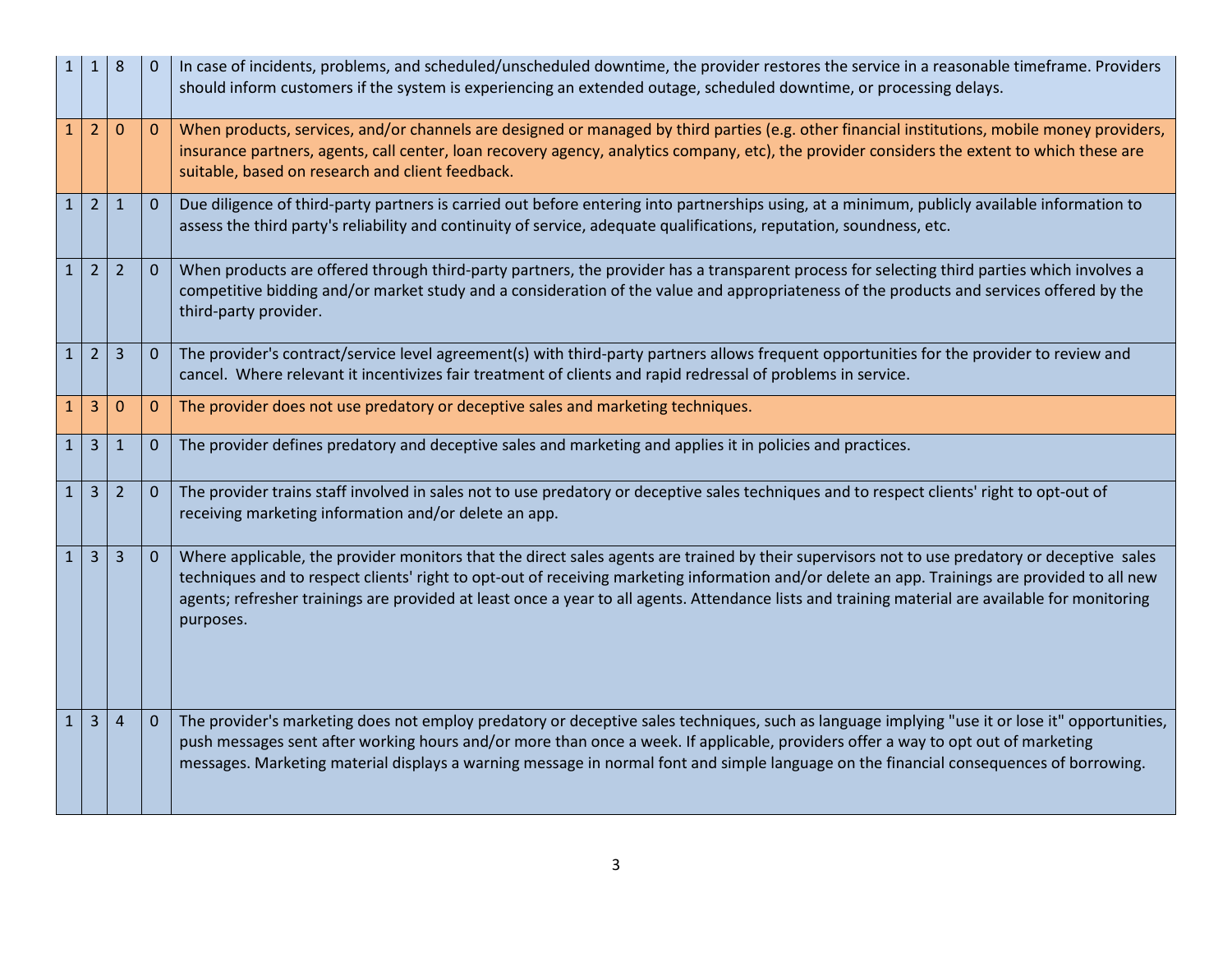|                | 3              | 5              | $\mathbf{0}$ | A cancellation period is available for borrowers to cancel the loan agreement, return the loan amount, and be refunded the expenses<br>incurred. Cancellation window is proportionate to loan tenure (e.g. min 1 day for 1 month loan; min 7 days for 1 year loan) and, If applied,<br>the cancellation fee is reasonable.                                                                                                                                                                                                                                                                                                                                                                                                           |
|----------------|----------------|----------------|--------------|--------------------------------------------------------------------------------------------------------------------------------------------------------------------------------------------------------------------------------------------------------------------------------------------------------------------------------------------------------------------------------------------------------------------------------------------------------------------------------------------------------------------------------------------------------------------------------------------------------------------------------------------------------------------------------------------------------------------------------------|
| $\mathbf{1}$   | 3              | 6              | $\mathbf{0}$ | The provider has a mechanism of robust monitoring of frontline staff and third-party sales techniques (e.g. direct agents, mobile money SMS'<br>or other ATL or BTL campaigns) to impede predatory or deceptive sales. When concerns for client welfare are raised, it triggers corrective<br>measures.                                                                                                                                                                                                                                                                                                                                                                                                                              |
| 1              | $\overline{3}$ | $\overline{7}$ | $\mathbf{0}$ | The provider's incentive and/or bonus structure does not promote predatory or deceptive sales at staff or management levels, as applicable.<br>Any staff, agent, or management incentive systems value portfolio quality at least as highly as other factors, such as client growth.                                                                                                                                                                                                                                                                                                                                                                                                                                                 |
| $\overline{2}$ | $\mathbf{0}$   | $\mathbf{0}$   | $\mathbf{0}$ | <b>Prevention of Overindebtedness</b>                                                                                                                                                                                                                                                                                                                                                                                                                                                                                                                                                                                                                                                                                                |
|                | $\mathbf 1$    | $\mathbf{0}$   | $\mathbf 0$  | The provider has a sound policy and well-documented process for loan approvals and makes decisions using appropriate information and<br>criteria. These decisions do not lead to client overindebtedness.                                                                                                                                                                                                                                                                                                                                                                                                                                                                                                                            |
| $\overline{2}$ | $\mathbf{1}$   | $\mathbf{1}$   | $\mathbf 0$  | The provider has a working definition of client overindebtedness that they use in underwriting. The definition includes client stress.                                                                                                                                                                                                                                                                                                                                                                                                                                                                                                                                                                                               |
| 2 <sup>1</sup> | $\mathbf{1}$   | $\overline{2}$ | $\mathbf{0}$ | For loans below 10% monthly GNI/capita the provider demonstrates how capacity to repay is incorporated either through underwriting or<br>robust portfolio and client monitoring.                                                                                                                                                                                                                                                                                                                                                                                                                                                                                                                                                     |
| $\overline{2}$ | $\mathbf{1}$   | $\overline{3}$ | $\mathbf{0}$ | For loans between 10% and 6 times the monthly GNI/capita data used in underwriting must include variables (e.g. disposable income) or<br>proxies for client repayment capacity (e.g. transaction data, saving balance, credit history, or revenues/expenses of client, household or<br>business, etc) as well as debt service to other lenders (verified or self-reported). If the underwriting does not include variables or proxies of<br>client repayment capacity, the provider regularly monitors client outcomes (e.g. annual survey that monitors debt stress or<br>overindebtedness) and makes adjustments accordingly. Guarantees, guarantor income, and/or insurance coverage are not the main basis for<br>loan approval. |
| $2^{\circ}$    | $\mathbf{1}$   | 3              | $\mathbf{1}$ | For loans above 6 times the monthly GNI/capita, underwriting is based on disposable income, credit history, income, expenses, and debt<br>service to other lenders (including informal to the extent possible) related to business and family. If any of these data are self-reported by<br>clients, the provider verifies them on-site or off-site. Guarantees, guarantor income, and/or insurance coverage are not the main basis for<br>loan approval.                                                                                                                                                                                                                                                                            |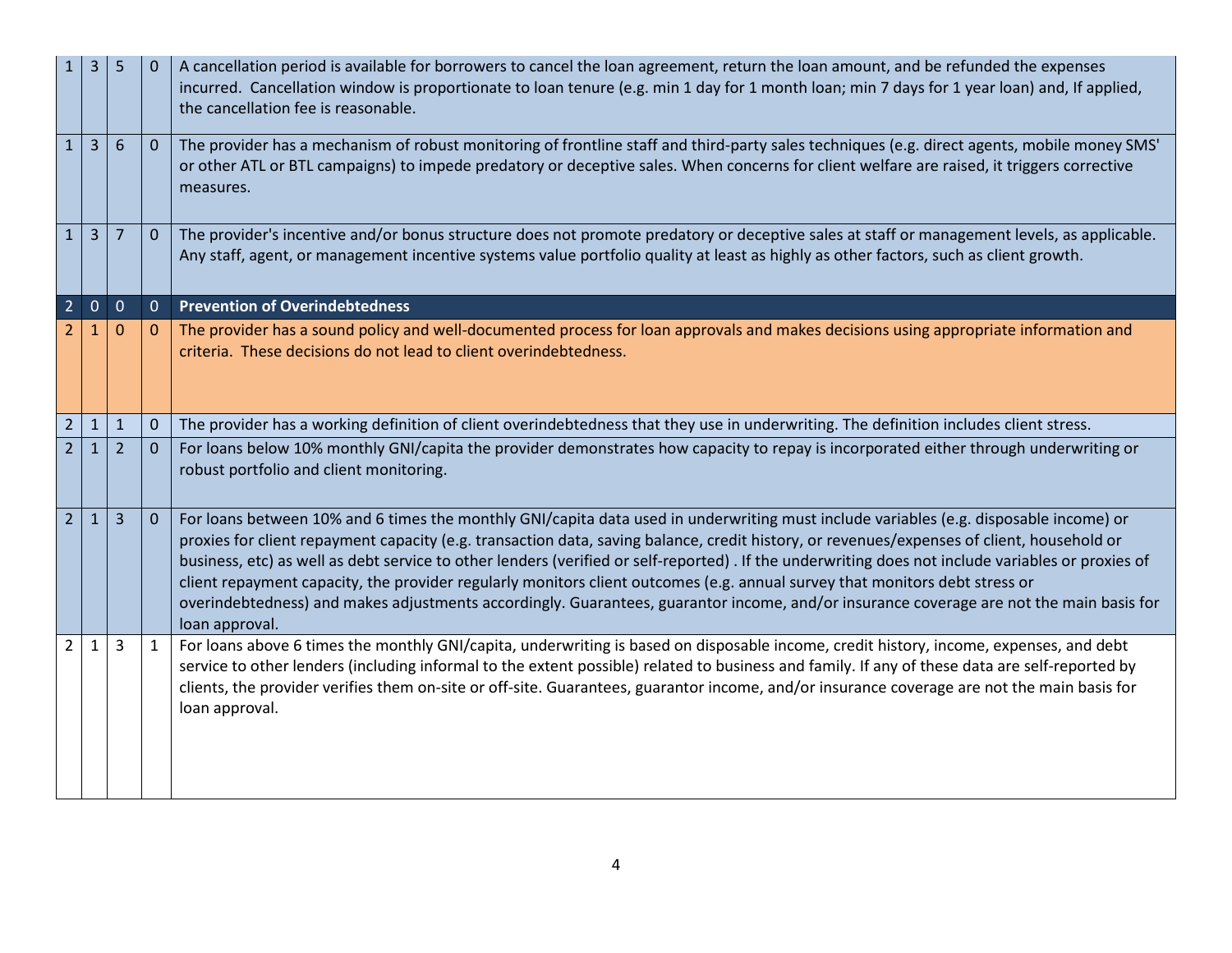| 2              |              |                 |              | For loans above 10% monthly GNI/capita, if underwriting includes the client repayment capacity, the provider defines the maximum<br>percentage of a borrower's disposable income that can be applied to debt service and uses this percentage in determining maximum loan<br>amounts and terms.                                                                                                                                                                                                                                                                                                        |
|----------------|--------------|-----------------|--------------|--------------------------------------------------------------------------------------------------------------------------------------------------------------------------------------------------------------------------------------------------------------------------------------------------------------------------------------------------------------------------------------------------------------------------------------------------------------------------------------------------------------------------------------------------------------------------------------------------------|
| $\overline{2}$ | $\mathbf{1}$ | $\overline{4}$  | $\mathbf 0$  | If the repayment capacity analysis is automated (e.g., through the use of an algorithm), the rationale for an algorithm is documented<br>including the factors/types of variables used and justification for relying on those factors. The document is available to senior management<br>outside of the algorithm development team.                                                                                                                                                                                                                                                                    |
| $2^{\circ}$    | $\mathbf{1}$ | 4               | $\mathbf{1}$ | Providers should have a formal way of designating blind and lend-to-learn loans internally at the time those loans are made, as well as<br>records of how long respective periods last and what the volume and performance of those loans were.                                                                                                                                                                                                                                                                                                                                                        |
| $\overline{2}$ | $\mathbf{1}$ | 5               | $\mathbf{0}$ | If an algorithm is in use, the inputs into the system as well as the effectiveness in predicting the client repayment is reviewed and tested by a<br>unit of the organization independent from the algorithm development team (e.g. internal audit, senior management, or other department).<br>The review includes the compliance between the rationale, the algorithm and its output (e.g. portfolio quality, segments poorly predicted).<br>Documented evidence is available on the review and tests carried out, the recommendations to improve, and the implementation of<br>improvement actions. |
| $\overline{2}$ | $\mathbf{1}$ | 6               | $\theta$     | Underwriting data and analysis is refreshed in full or in part regularly, either at each loan cycle or at least annually to identify changes in the<br>client's situation.                                                                                                                                                                                                                                                                                                                                                                                                                             |
| 2 <sup>1</sup> | $\mathbf{1}$ | 7               | $\mathbf 0$  | Clients are prohibited from borrowing on behalf of another person and the provider sensitizes clients on the risks of borrowing on behalf of<br>someone else through campaigns (e.g. SMS, other online communication) or warning messages displayed during the client journey.                                                                                                                                                                                                                                                                                                                         |
| $\overline{2}$ | $\mathbf{1}$ | 8               | $\mathbf 0$  | Clients are permitted to prepay loans; the provider has a policy that defines when clients are permitted to prepay loans and clearly<br>communicates it to clients.                                                                                                                                                                                                                                                                                                                                                                                                                                    |
| $\overline{2}$ | 1            | 9               | $\mathbf 0$  | Provider builds in the ability for staff to override approval process, even when decisions are completely automated.                                                                                                                                                                                                                                                                                                                                                                                                                                                                                   |
| $\overline{2}$ | 1            | 10 <sup>1</sup> | $\mathbf 0$  | Staff (or direct agents) involved in underwriting and monitoring portfolio quality are trained on overindebtedness and debt stress.                                                                                                                                                                                                                                                                                                                                                                                                                                                                    |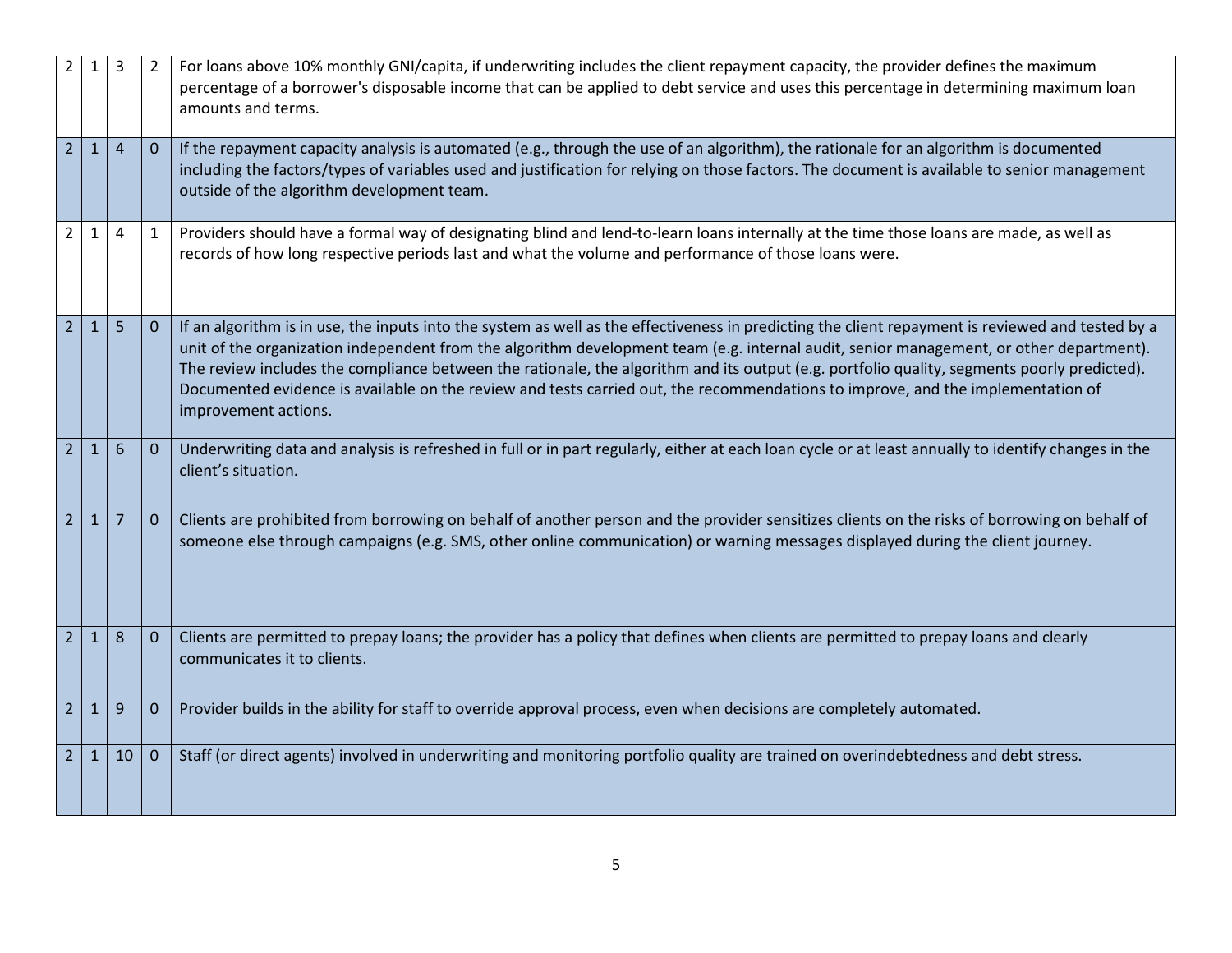| 2              |                | 11             |                | The provider has a rigorous internal control process to verify the uniform application of policies and procedures around credit underwriting.<br>This applies both to cases where staff is involved, when the process is automated, and/or when the automation is outsourced to a third party.                                                                                                                                        |
|----------------|----------------|----------------|----------------|---------------------------------------------------------------------------------------------------------------------------------------------------------------------------------------------------------------------------------------------------------------------------------------------------------------------------------------------------------------------------------------------------------------------------------------|
| $\overline{2}$ | 2              | $\mathbf 0$    | $\mathbf 0$    | The provider uses credit reporting information when feasible in the local context.                                                                                                                                                                                                                                                                                                                                                    |
| 2 <sup>1</sup> | $\overline{2}$ | $\mathbf{1}$   | $\mathbf{0}$   | Policy and documented process require timely positive and negative reporting to credit bureaus and use of credit reports systematically in the<br>approval process for all loans. If lenders do not use credit reports, they must demonstrate that such use is prohibitively expensive and/or that<br>credit bureaus do not adequately cover their target client segment.                                                             |
| $\overline{2}$ | $\overline{2}$ | 1              | $\mathbf{1}$   | Providers allow customers a window period before being negatively reported.                                                                                                                                                                                                                                                                                                                                                           |
| $\overline{2}$ | $\overline{2}$ | $\overline{2}$ | $\overline{0}$ | Unless mandated by regulation, providers do not negatively report loans to the credit bureau that: a) are disbursed as part of a blind<br>deployment; b) have an outstanding principle amount under 5% of that country's monthly GNI/capita.                                                                                                                                                                                          |
| $\overline{2}$ | 3              | $\mathbf 0$    | $\mathbf 0$    | Management and board monitor the market and respond to heightened overindebtedness risk.                                                                                                                                                                                                                                                                                                                                              |
| 2 <sup>1</sup> | $\overline{3}$ | $\mathbf{1}$   | $\mathbf 0$    | The provider's staff monitor portfolio quality at least monthly to identify areas with high risks of overindebtedness. Analysis is done by<br>geography, products, and client segments. If applicable, the provider tracks the restructured portfolio separately, including the rescheduled<br>(also referred to as roll over) and the refinanced portfolio.                                                                          |
| $\overline{2}$ | 3              | $\overline{2}$ | $\mathbf{0}$   | Management and board review results related to overindebtedness in the market and the provider's portfolio quality at least quarterly, using<br>available data. When systemic overindebtedness arises in the market, the provider adopts risk mitigating policies, such as slower growth,<br>more conservative loan approval criteria, or limits on total number of loans an individual can have at one time from multiple providers. |
| $\overline{2}$ | 3              | 3              | $\mathbf{0}$   | The provider has a policy on sustainable target growth rates considering the provider's growth capacity and the markets being targeted.<br>Policy is discussed and revised as necessary, at least every two years.                                                                                                                                                                                                                    |
| $\overline{2}$ | 3              | $\overline{4}$ | $\mathbf 0$    | The provider defines levels of portfolio quality that trigger additional internal monitoring and response.                                                                                                                                                                                                                                                                                                                            |
| 2              | 4              | $\mathbf 0$    | $\mathbf 0$    | The provider maintains sound portfolio quality                                                                                                                                                                                                                                                                                                                                                                                        |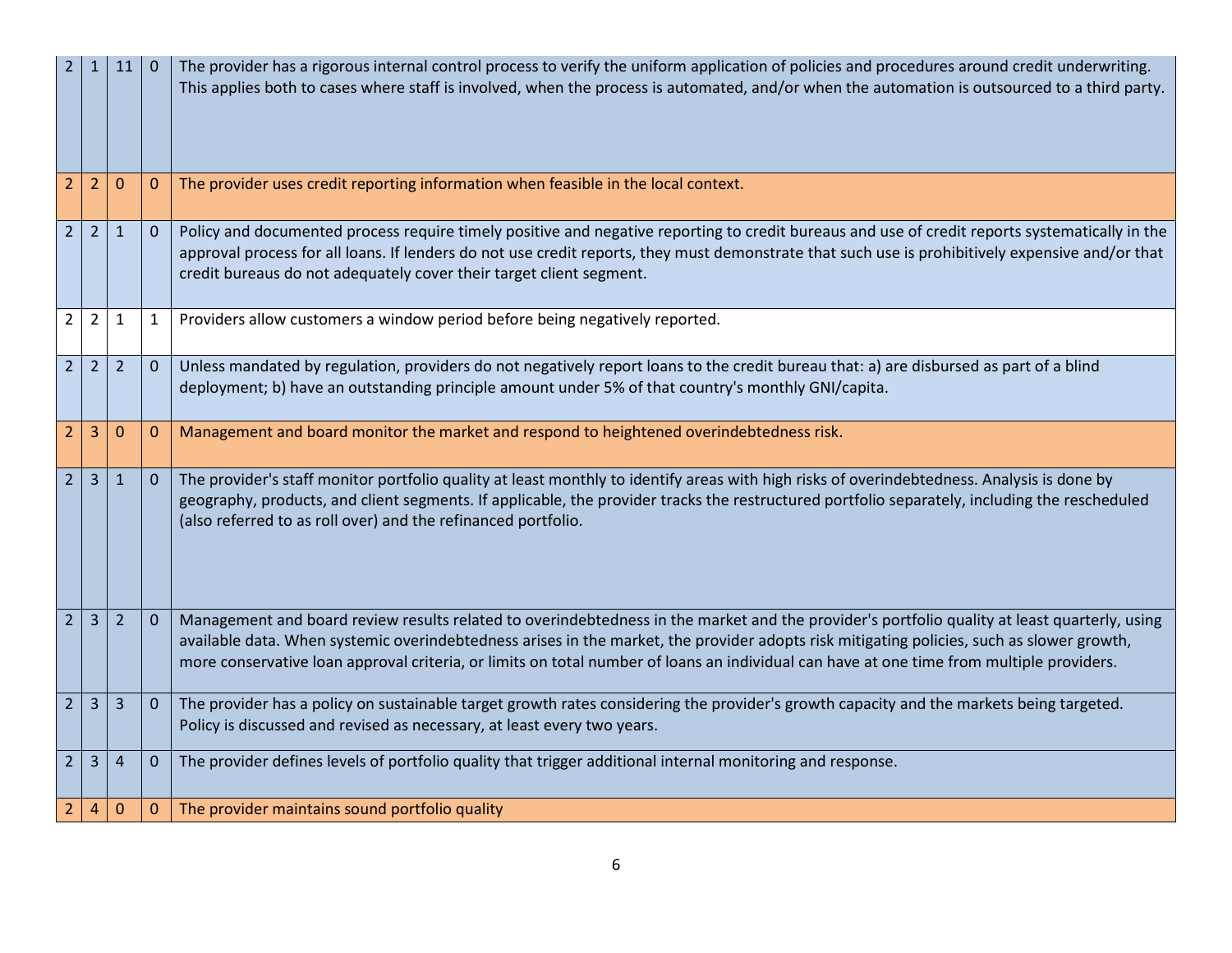|                | 2 4            |                |          | Lenders using automatic loan approval determined by an algorithm set a goal for improvements in portfolio quality as underwriting improves.<br>If the algorithm has been deployed for at least three years, the provider can demonstrate improvement against the portfolio quality targets in<br>the last 3 years. In case the portfolio quality is negatively affected by a riskier mix of segments (e.g. expantion to a riskier region or riskier<br>target market), the provider can demonstrate the link between the evolution of the portfolio composition and of portfolio quality. |
|----------------|----------------|----------------|----------|-------------------------------------------------------------------------------------------------------------------------------------------------------------------------------------------------------------------------------------------------------------------------------------------------------------------------------------------------------------------------------------------------------------------------------------------------------------------------------------------------------------------------------------------------------------------------------------------|
|                |                |                |          | If quality of portfolio is expected to decline or credit risk increase, for instance by going down-market, providers should have pre-emptive,<br>corrective measures in place.                                                                                                                                                                                                                                                                                                                                                                                                            |
| 2              |                | $\overline{2}$ | -0       | For mature deployments (i.e. > 8 years), total credit risk has not averaged more than 20% during any quarter in the past 3 years, including the<br>most recent quarter.                                                                                                                                                                                                                                                                                                                                                                                                                   |
| 2 <sup>1</sup> | $\overline{4}$ | $\overline{3}$ | $\Omega$ | If total credit risk has exceeded 20% at any point in the past 3 years for mature deployments, or in the past quarter, the provider<br>demonstrates that corrective measures have been put in place and tracks their efficacy.                                                                                                                                                                                                                                                                                                                                                            |
| $\overline{3}$ | 0              |                |          | Transparency                                                                                                                                                                                                                                                                                                                                                                                                                                                                                                                                                                              |
|                |                | $\Omega$       | $\Omega$ | The provider gives customers transparent information on product terms, conditions, and pricing.                                                                                                                                                                                                                                                                                                                                                                                                                                                                                           |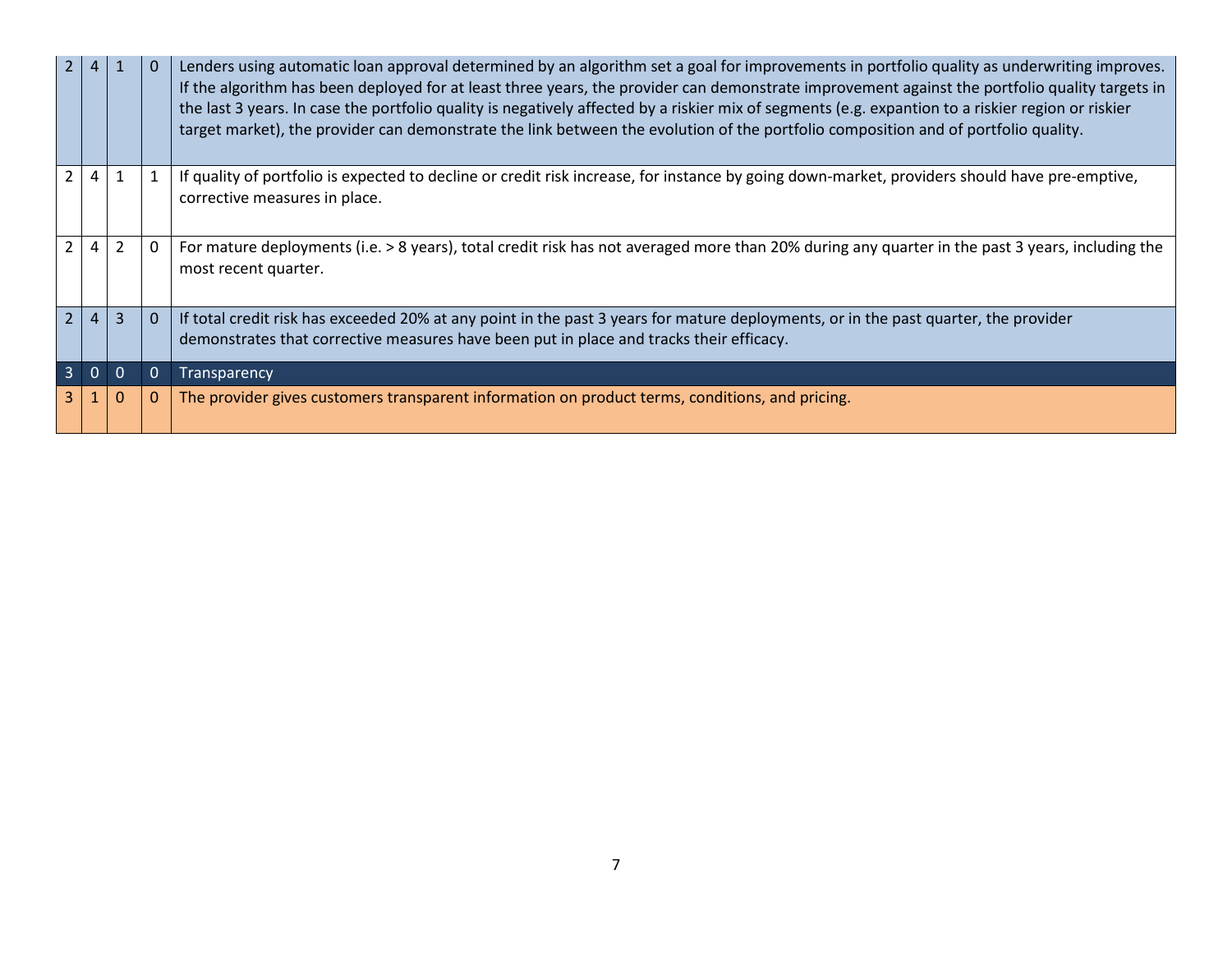| 3 |  | $\Omega$ | Borrowers are given easy access to Key Information in hard copy or in digital form: app multiple screens, USSD multi interface menu,<br>consecutive SMS, pre-recorded voice message/IVR (for mobile lenders), or webpage (acceptable for online lenders only). The Key Information<br>contains the following information: |
|---|--|----------|---------------------------------------------------------------------------------------------------------------------------------------------------------------------------------------------------------------------------------------------------------------------------------------------------------------------------|
|   |  |          | - loan amount and disbursement amount after fee deduction, if applicable;                                                                                                                                                                                                                                                 |
|   |  |          | - total cost of credit (interest, fees, mandatory insurance, and any cost incurred by the client to obtain the loan);                                                                                                                                                                                                     |
|   |  |          | - Monthly Percentage Rate (MPR)-if majority of loans are under 3 months-or APR/EIR. MPR, APR/EIR include all costs mentioned above                                                                                                                                                                                        |
|   |  |          | plus taxes and cash collateral, if any. MPR, APR/EIR are applicable also when fees are the only cost component;<br>- maturity date;                                                                                                                                                                                       |
|   |  |          | - if loan term is over 1 month, repayment schedule with principal and interest amounts, number, and due dates of all repayment installments;                                                                                                                                                                              |
|   |  |          | The Key Information is available in a major local language (to the extent local alphabet is compatible with software); clients can choose the                                                                                                                                                                             |
|   |  |          | language in case of multiple major local languages.                                                                                                                                                                                                                                                                       |
|   |  |          |                                                                                                                                                                                                                                                                                                                           |
|   |  |          |                                                                                                                                                                                                                                                                                                                           |
|   |  |          |                                                                                                                                                                                                                                                                                                                           |
|   |  |          |                                                                                                                                                                                                                                                                                                                           |
|   |  |          |                                                                                                                                                                                                                                                                                                                           |
|   |  |          |                                                                                                                                                                                                                                                                                                                           |
|   |  |          |                                                                                                                                                                                                                                                                                                                           |
|   |  |          |                                                                                                                                                                                                                                                                                                                           |
|   |  |          |                                                                                                                                                                                                                                                                                                                           |
|   |  |          |                                                                                                                                                                                                                                                                                                                           |
|   |  |          |                                                                                                                                                                                                                                                                                                                           |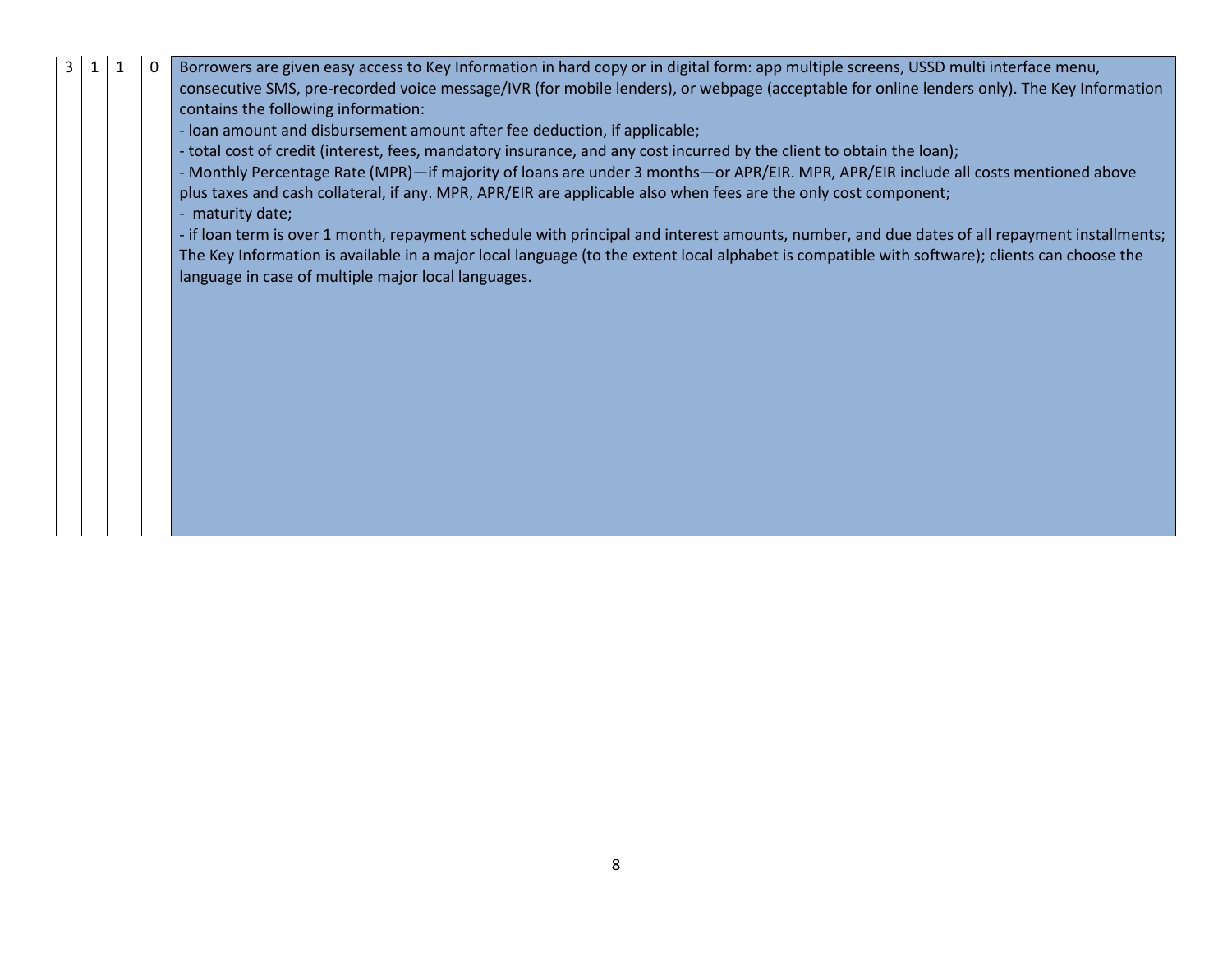| 3              |                | $\overline{2}$ | 0                | Loan contracts include all information included in the summary document, in addition to:                                                               |
|----------------|----------------|----------------|------------------|--------------------------------------------------------------------------------------------------------------------------------------------------------|
|                |                |                |                  | - grace period (if any);                                                                                                                               |
|                |                |                |                  | - penalties for arrears or prepayment;                                                                                                                 |
|                |                |                |                  | - mandatory savings/mobile wallet amount (if any);                                                                                                     |
|                |                |                |                  | - automatic account debiting mechanism (if applicable);                                                                                                |
|                |                |                |                  | - linked products (if any);                                                                                                                            |
|                |                |                |                  | - member or guarantor obligations (if any);                                                                                                            |
|                |                |                |                  | - collateral (if any);                                                                                                                                 |
|                |                |                |                  | - collateral seizing procedures;                                                                                                                       |
|                |                |                |                  | - any restrictions on loan use;                                                                                                                        |
|                |                |                |                  | - cooling off periods;                                                                                                                                 |
|                |                |                |                  | - cancellation rights;                                                                                                                                 |
|                |                |                |                  | consequences of late payment and default (roll over, credit bureau reporting, fees);                                                                   |
|                |                |                |                  | prepayment conditions (whether it is possible, if it reduces the cost of credit, if it implies additional charges, or if it does not affect the cost); |
|                |                |                |                  | - whether terms and conditions can change over time;                                                                                                   |
|                |                |                |                  | - whether any additional costs incurred to obtain the loan in cash and make the repayments will be charged to the client by third-party                |
|                |                |                |                  | partners, such as cost of SMS, cost of e-money transfers, cash-out fee, etc;                                                                           |
|                |                |                |                  | Loan agreements are available in major local language (if local alphabet is compatible with software) and are fully available prior to signature.      |
|                |                |                |                  |                                                                                                                                                        |
| $\mathbf{3}$   | $\mathbf{1}$   | $\overline{2}$ | 1                | Contracts are written in simple language, do not contain legalese, and do not contain illegal clauses.                                                 |
|                |                |                |                  |                                                                                                                                                        |
| $\mathbf{3}$   | 1              | $\overline{2}$ | $\overline{2}$   | For variable rate loans or loans denominated in a foreign currency different from the main currency of the clients' source of income, the              |
|                |                |                |                  | provider demonstrates that it clearly explains pricing and cost scenarios to clients, including the risks of borrowing in foreign currency.            |
|                | $\overline{2}$ | $\Omega$       |                  | The provider communicates with clients at an appropriate time and through appropriate channels.                                                        |
| 3              |                |                | $\boldsymbol{0}$ |                                                                                                                                                        |
|                |                |                |                  |                                                                                                                                                        |
| 3 <sup>7</sup> | 2              | $\mathbf{1}$   | $\mathbf{0}$     | A process is in place to communicate information related to the product or service (on product terms, conditions, and pricing, including               |
|                |                |                |                  | contracts) before the client signs or renews it.                                                                                                       |
|                |                |                |                  |                                                                                                                                                        |
| 3              | $\overline{2}$ | 1              | 1                | The Key Information is accessibly displayed to the client as a mandatory step prior to signing the loan agreement, with the loan terms                 |
|                |                |                |                  | supplied either digitally or in hard copy. Ideally this is communicated in four or less screens during application process.                            |
|                |                |                |                  |                                                                                                                                                        |
|                |                |                |                  |                                                                                                                                                        |
|                |                |                |                  |                                                                                                                                                        |
|                |                |                |                  |                                                                                                                                                        |
|                |                |                |                  |                                                                                                                                                        |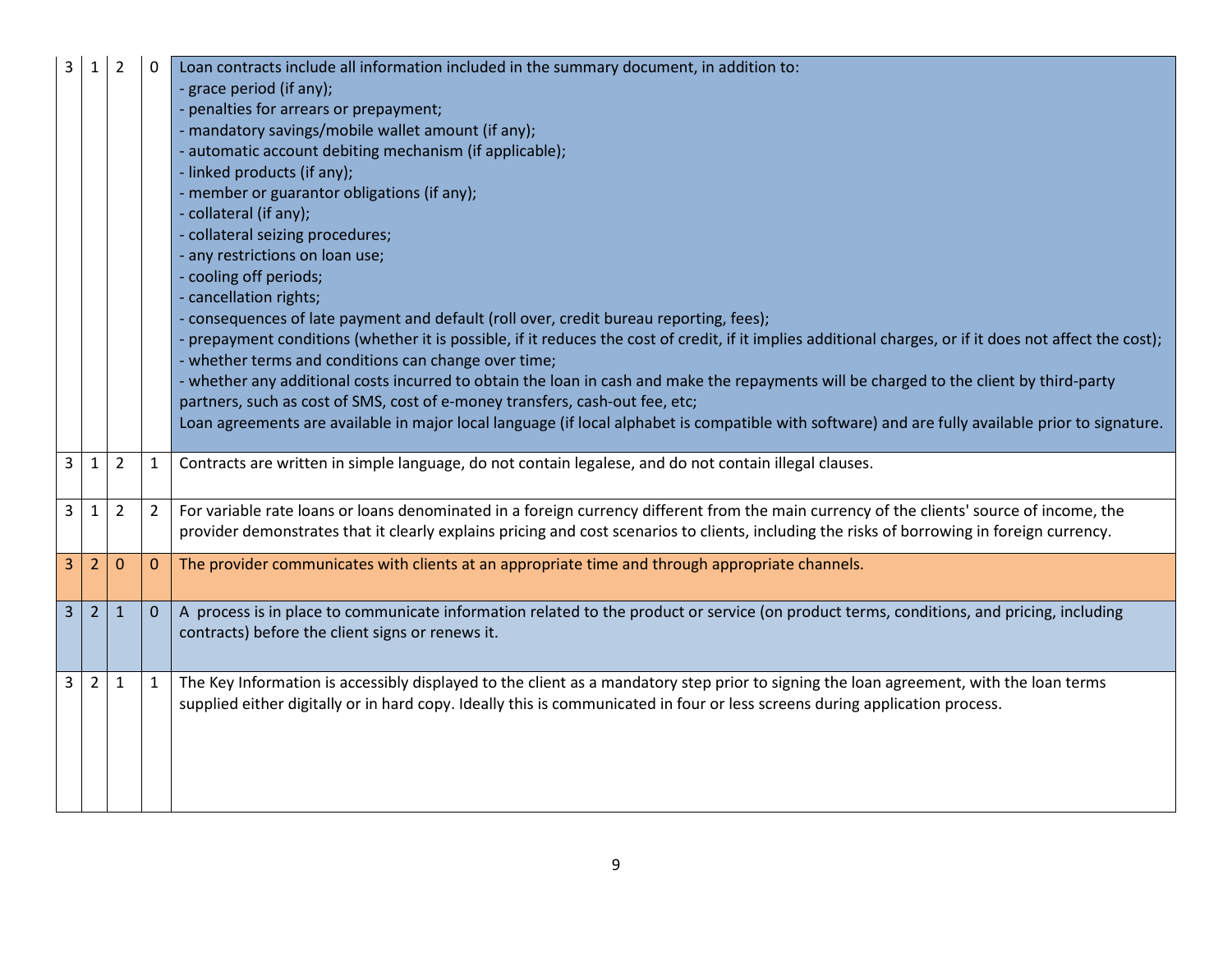| 3              | $\overline{2}$ | $\mathbf{1}$   |                | The provider builds in time to review the terms and conditions of products (e.g. lengthy time limitation to review the app multiple screens,<br>USSD menu, consecutive SMS) and provides a channel for clients to ask questions and receive additional information prior to agreeing to<br>terms and conditions. In case of digital delivery channels, potential clients are given a channel to contact a provider representative (call center<br>number, chat, agent shop, or provider branch, etc.) to receive clarifications on the terms and conditions.                                                                  |
|----------------|----------------|----------------|----------------|-------------------------------------------------------------------------------------------------------------------------------------------------------------------------------------------------------------------------------------------------------------------------------------------------------------------------------------------------------------------------------------------------------------------------------------------------------------------------------------------------------------------------------------------------------------------------------------------------------------------------------|
| $\overline{3}$ | $2^{\circ}$    | $\mathbf{1}$   | 3              | Once agreed upon, the Key Information is automatically saved/stored in a client account directory that the client can easily access any time<br>(e.g. section of the USSD menu or the app, client account). In case of online and smartphone lenders, the full Terms and Conditions (T&C) are<br>available online or in the app. In case of USSD mobile loans, the clients are notified with a message where they can pick up a hard copy of the<br>T&C (with the information remaining available in the USSD menu) or the clients can listen to a IVR in the main local language (a link to a<br>website is not sufficient). |
| $\overline{3}$ | $2^{\circ}$    | 1              | 4              | The provider notifies clients before any change, including expiration, cancellation, material change of terms (such as insurance coverage), or<br>price. Where relevant, the provider informs clients of any right or procedure to prevent the change, including cancellation of the contract.<br>The provider should notify customers via an accepted channel of any change in fees and other terms and conditions at least 1 day before<br>these take effect. Customers must actively consent to changes in any services that they are already subscribed to through a digital "reply"<br>mechanism.                        |
| 3 <sup>1</sup> | $\overline{2}$ | $\overline{2}$ | $\mathbf{0}$   | Clients are sent communication to explain why they were rejected for a loan in general terms (e.g. affordability, credit bureau check). Clients<br>are afforded a communication channel to ask for feedback if they were rejected for a loan.                                                                                                                                                                                                                                                                                                                                                                                 |
| 3 <sup>1</sup> | $\overline{2}$ | $\overline{3}$ | $\mathbf{0}$   | Clients are given regular and on-demand information on account balances. Information is accurate and clear.                                                                                                                                                                                                                                                                                                                                                                                                                                                                                                                   |
| 3              | $\overline{2}$ | 3              | $\mathbf{1}$   | The provider gives clients receipts via email, paper, or SMS message text, etc for every transaction for free. The provider selects an<br>appropriate format based on the channel and client capability. Records need to be in a form the client can keep or access, such as a digital<br>transaction history.                                                                                                                                                                                                                                                                                                                |
| $\overline{3}$ | $2^{\circ}$    | $\overline{3}$ | $\overline{2}$ | The updated loan balance should be available any time for clients to consult. Automatic messages are sent to customers at any automatic<br>deduction from the client account                                                                                                                                                                                                                                                                                                                                                                                                                                                  |
| 3 <sup>1</sup> | 2 <sup>1</sup> | $\overline{4}$ | $\mathbf 0$    | Borrowers receive reminders at least 1 day before loan repayments are due in a format that is accessible to them.                                                                                                                                                                                                                                                                                                                                                                                                                                                                                                             |
| 3              | 3              | $\mathbf{0}$   | $\mathbf{0}$   | The provider takes adequate steps to ensure client understanding and support client decision-making.                                                                                                                                                                                                                                                                                                                                                                                                                                                                                                                          |
| 3 <sup>1</sup> | $\overline{3}$ | $\mathbf{1}$   | $\mathbf{0}$   | The provider's public information supports informed decision-making by clients.                                                                                                                                                                                                                                                                                                                                                                                                                                                                                                                                               |
| $\mathbf{3}$   | 3              | $\mathbf{1}$   | $\mathbf{1}$   | Basic product information on product and service features, including pricing, is displayed and visible in physical locations, including agents'<br>locations, or digitally, as applicable.                                                                                                                                                                                                                                                                                                                                                                                                                                    |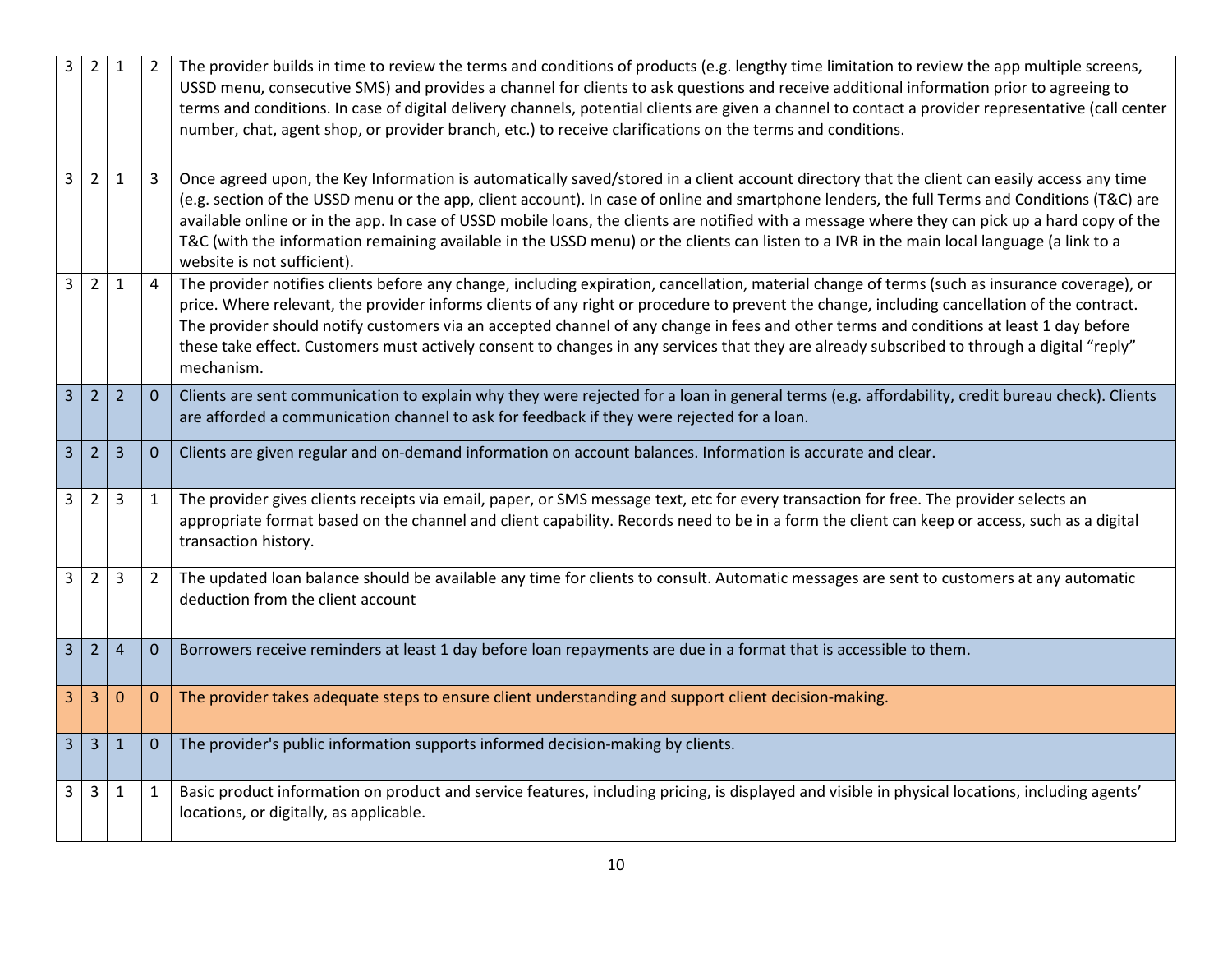| 3<br>3                           | $\mathbf{1}$   | $\overline{2}$ | The provider discloses in the public domain (e.g., website, app, USSD menu, and/or branches) the APR/EIR (or MPR if the average loan size is<br>under 3 months) calculated including interest, fees, mandatory insurance, taxes and cash collateral, using a standard calculation tool.<br>APR/EIR or MPR can be ranges or sample rates for given loan amounts and durations. In addition, the provider can also disclose other formats<br>in markets in which interest rates are quoted in another form by nearly all providers (e.g. CAT in Mexico, TCEA in Peru, TEAC in Bolivia, etc). |
|----------------------------------|----------------|----------------|--------------------------------------------------------------------------------------------------------------------------------------------------------------------------------------------------------------------------------------------------------------------------------------------------------------------------------------------------------------------------------------------------------------------------------------------------------------------------------------------------------------------------------------------------------------------------------------------|
| $\overline{3}$<br>3              | 1              | 3              | Marketing materials provide pricing information that is consistent with product terms and conditions.                                                                                                                                                                                                                                                                                                                                                                                                                                                                                      |
| 3 <sup>1</sup><br>$\overline{3}$ | $\overline{2}$ | $\mathbf 0$    | The provider participates in industry transparency initiatives and/or data platforms for pricing transparency, if available.                                                                                                                                                                                                                                                                                                                                                                                                                                                               |
| 3<br>3                           | 3              | $\mathbf{0}$   | The user interface is clear and simple, providing step-by-step instructions in a major local language (assuming alphabet can be supported by<br>technology) to let clients understand how to use the service (on-board, transfer money, apply for a loan, access account information) and<br>cover frequently faced issues.                                                                                                                                                                                                                                                                |
| 3<br>3                           | $\overline{4}$ | $\theta$       | Client-facing staff and direct agents (if applicable) are trained to explain pricing, terms, and conditions to clients and verify client<br>understanding in accordance with policies, and they demonstrate this understanding in practice. They receive refresher trainings.                                                                                                                                                                                                                                                                                                              |
| 3<br>3                           | 4              | 1              | The provider deploys field staff or agents, as relevant, to support users in the following ways:<br>-provide users with instructions in simple language on how to use the technology safely;<br>-provide training, explanations, troubleshooting and/or assistance to first time users and any user having difficulties understanding the<br>service functionalities;<br>-answer questions that clients frequently have.                                                                                                                                                                   |
| $\mathbf{3}$<br>3                | 4              | $\overline{2}$ | The provider communicates all information related to products and policies to clients in plain language; information is not hidden in legalese<br>or small print.                                                                                                                                                                                                                                                                                                                                                                                                                          |
| 3<br>3                           | 4              | 3              | The provider communicates all information related to products, services, and policies to clients in the local language and at an appropriate<br>level given financial literacy limitations. For less literate clients, oral communication supplements written information.                                                                                                                                                                                                                                                                                                                 |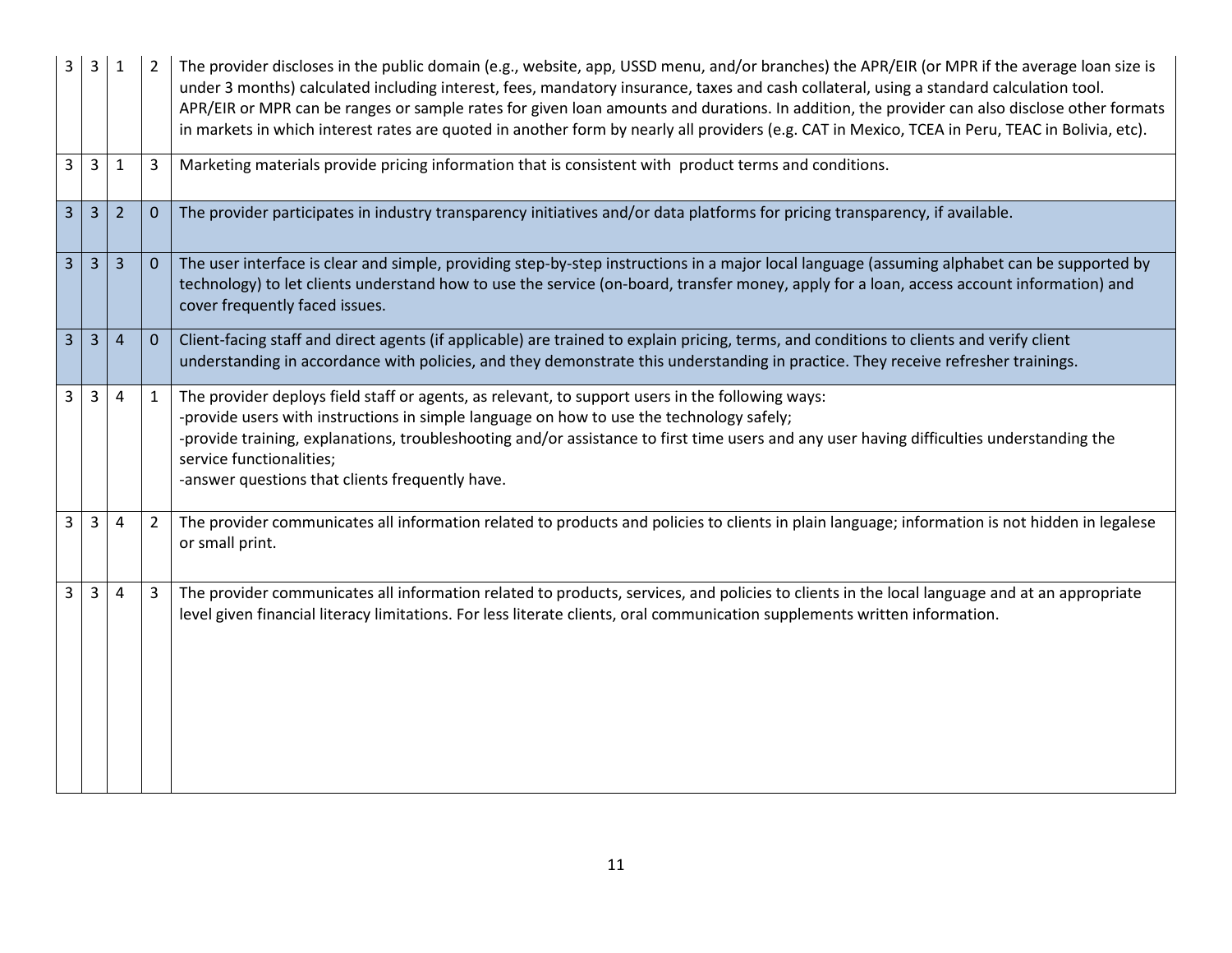| 3              | 3              | 5              |                | The provider has and uses an internal control process to verify the application of policies and procedures related to transparency and client<br>understanding (e.g. correct functioning of the automated processes and quality of client-facing staff/agent interaction), and makes<br>adjustments accordingly.         |
|----------------|----------------|----------------|----------------|--------------------------------------------------------------------------------------------------------------------------------------------------------------------------------------------------------------------------------------------------------------------------------------------------------------------------|
| 4              | $\overline{0}$ | $\overline{0}$ | $\overline{0}$ | <b>Responsible Pricing</b>                                                                                                                                                                                                                                                                                               |
|                |                | $\Omega$       | $\Omega$       | The provider is managed to sustainably provide services in the long term.                                                                                                                                                                                                                                                |
| $\overline{4}$ | $\mathbf{1}$   | $\mathbf{1}$   | $\mathbf{0}$   | The provider is covering its costs or rapidly approaching break-even. Its financial results show that it already can or will soon be able to<br>maintain its capital base. If not able to maintain capital base, corrective measures will be put in place to ensure that a company is on track<br>within defined period. |
| 4              | $\overline{2}$ | 0              | $\mathbf{0}$   | The provider's pricing policy is aligned with the interests of clients.                                                                                                                                                                                                                                                  |
| 4              | $\overline{2}$ | $\mathbf{1}$   | $\Omega$       | The provider's pricing policy avoids passing inefficiencies on to clients in the form of higher prices.                                                                                                                                                                                                                  |
| 4              | $\overline{2}$ | 1              | $\mathbf{1}$   | Pricing strategies reduce prices over loan cycles for creditworthy clients with a demonstrated track record of on-time repayment and avoids<br>penalizing long-standing customers to cross-subsidize pricing for new customers.                                                                                          |
| 4              | $\overline{2}$ | $\mathbf{1}$   | $\overline{2}$ | The provider demonstrates commitment to its pricing policy through analysis of pricing trends and documentation of reasons for changes in<br>pricing over time.                                                                                                                                                          |
| $\overline{4}$ | $\overline{2}$ | $\overline{2}$ | $\Omega$       | There is evidence that the board of directors monitors the provider's pricing against policy. (For example, topics of board deliberation may<br>include opportunities to reduce interest rates and fees, dividend policy, and application of profits for client benefit.)                                                |
| 4              | $\overline{2}$ | $\overline{3}$ | $\overline{0}$ | The provider's pricing practices are responsible.                                                                                                                                                                                                                                                                        |
|                | 2              | 3              | 1              | Price components (e.g. interest, fees) are calculated in a straightforward manner (e.g. interest on a declining balance), unless the provider can<br>demonstrate with evidence that flat interest calculation is used by the vast majority of providers in the country.                                                  |
| 4              | $\overline{2}$ | 3              | 2              | The provider has a reasonable limit when loan interest and/or fees (including arrears interest) stops accruing that is proportionate to loan<br>tenure.                                                                                                                                                                  |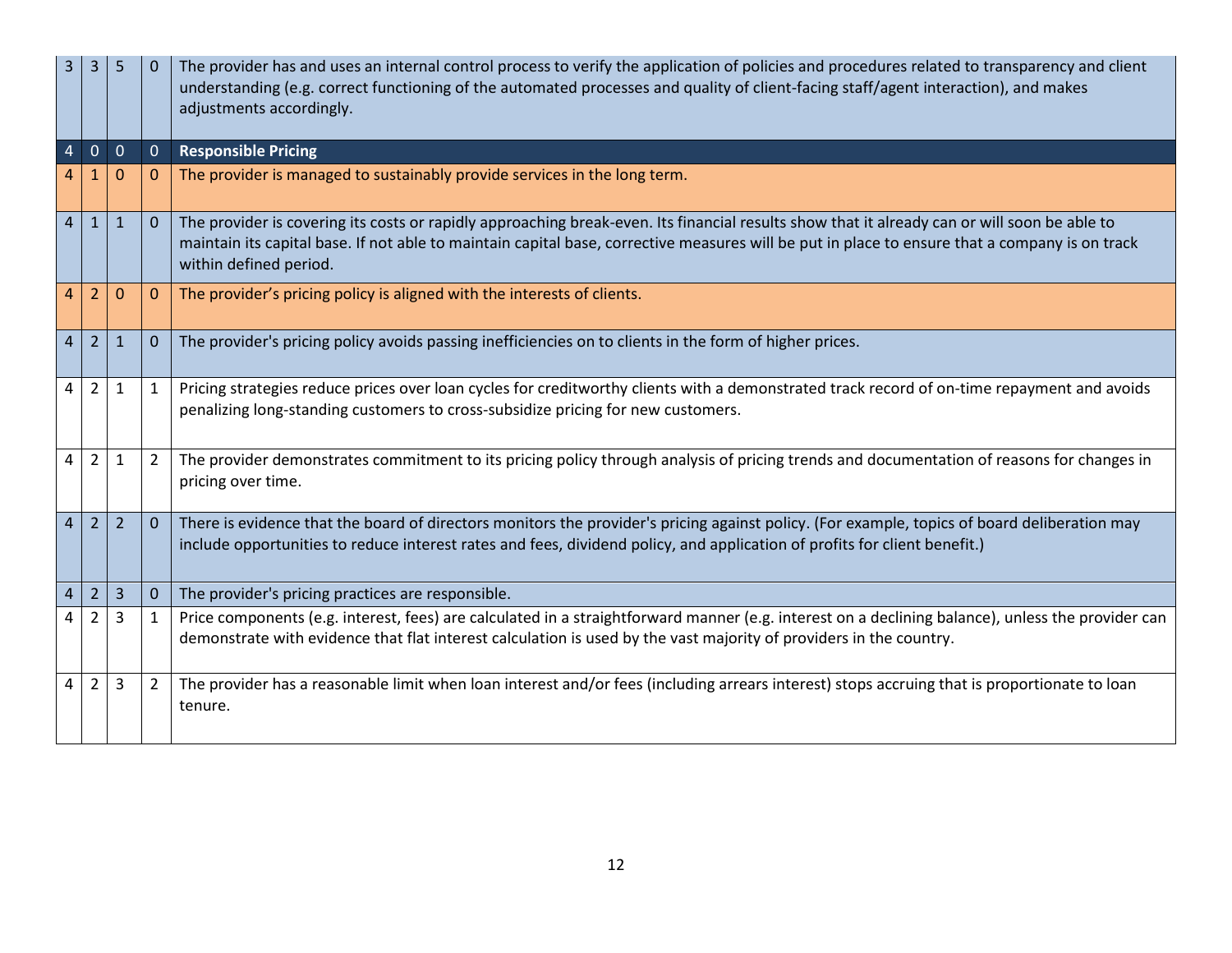| 4              |                |                |                | The provider has done due diligence on pricing of third-party partners whose charges or fees impact clients (e.g. for payment and/or cash-in<br>and cash-out services). If partner pricing is outside the market average, the provider can give a reasonable justification.                                                                                                                                                                                                                                                                                                                                                                                  |
|----------------|----------------|----------------|----------------|--------------------------------------------------------------------------------------------------------------------------------------------------------------------------------------------------------------------------------------------------------------------------------------------------------------------------------------------------------------------------------------------------------------------------------------------------------------------------------------------------------------------------------------------------------------------------------------------------------------------------------------------------------------|
| $\overline{4}$ | $\overline{2}$ | $\overline{4}$ | $\mathbf{0}$   | Loan interest rates and/or accompanying fees are set to be be affordable, taking into account the costs required to deliver credit, such as cost<br>of funding, operations, loan losses, and returns to capital.                                                                                                                                                                                                                                                                                                                                                                                                                                             |
| 4              | $\overline{2}$ | 4              | 1              | Annual Percentage Rate (APR) or Monthly Percentage Rate (MPR) for all of the provider's major products (> 20% portfolio) is within the<br>accepted performance range, i.e. APR/MPR range of similar products in the market (e.g. by size, term, model etc). If it is outside the range,<br>the provider can provide a valid justification. If data is not available in the market, APR/MPR shows decreasing trend over time and if not<br>decreasing, provider gives valid justification.                                                                                                                                                                    |
| $\overline{4}$ | $\overline{2}$ | 4              | $\overline{2}$ | Portfolio Yield is within the accepted performance range and/or reasonable compared to market peers. If it is outside the range, the provider<br>can provide a valid justification. If data is not available in the market, APR/MPR shows decreasing trend over time and if not decreasing,<br>provider gives valid justification.                                                                                                                                                                                                                                                                                                                           |
| 4              | $\overline{2}$ | 5              | $\mathbf{0}$   | The provider's fees are reasonable (e.g. penalty/pre-payment/additional).                                                                                                                                                                                                                                                                                                                                                                                                                                                                                                                                                                                    |
| $\overline{4}$ | $\overline{2}$ | 5              | $\mathbf{1}$   | The provider does not charge clients for confirmation of transactions upon payments or single balance inquiries with reasonable frequency,<br>pre-determined by the provider (at least weekly for loans of 1 month term or less, and at least monthly for other loans). Fees are acceptable<br>for repeated balance or receipt requests that are made above the pre-determined frequency. If a third-party partner of the provider charges<br>fees for the confirmation of transactions and balance inquiries, the provider can demonstrate those fees are in line/favorable to the client<br>compared to alternative third parties available on the market. |
| 4              | $\overline{2}$ | 5              | $\overline{2}$ | In case of prepayment, clients are not charged the interest that would be accrued or ongoing fees between time of prepayment and the end<br>of the loan term. If prepayment fees are charged, they apply only in case the prepayment is made during the first half of the loan term.<br>Prepayment fees are lower in amount than the interest that would be accrued between time of prepayment and the end of the loan term.                                                                                                                                                                                                                                 |
| $\overline{4}$ | $\overline{2}$ | 5              | 3              | Arrears interest/fees and penalties do not compound debt; they are calculated based on principal amount only.                                                                                                                                                                                                                                                                                                                                                                                                                                                                                                                                                |
| 4              | 3              | $\mathbf{0}$   | $\mathbf{0}$   | The provider's financial ratios do not signal the unnecessary transfer of costs to clients. If outside market ranges, provider will be asked to<br>explain and justify.                                                                                                                                                                                                                                                                                                                                                                                                                                                                                      |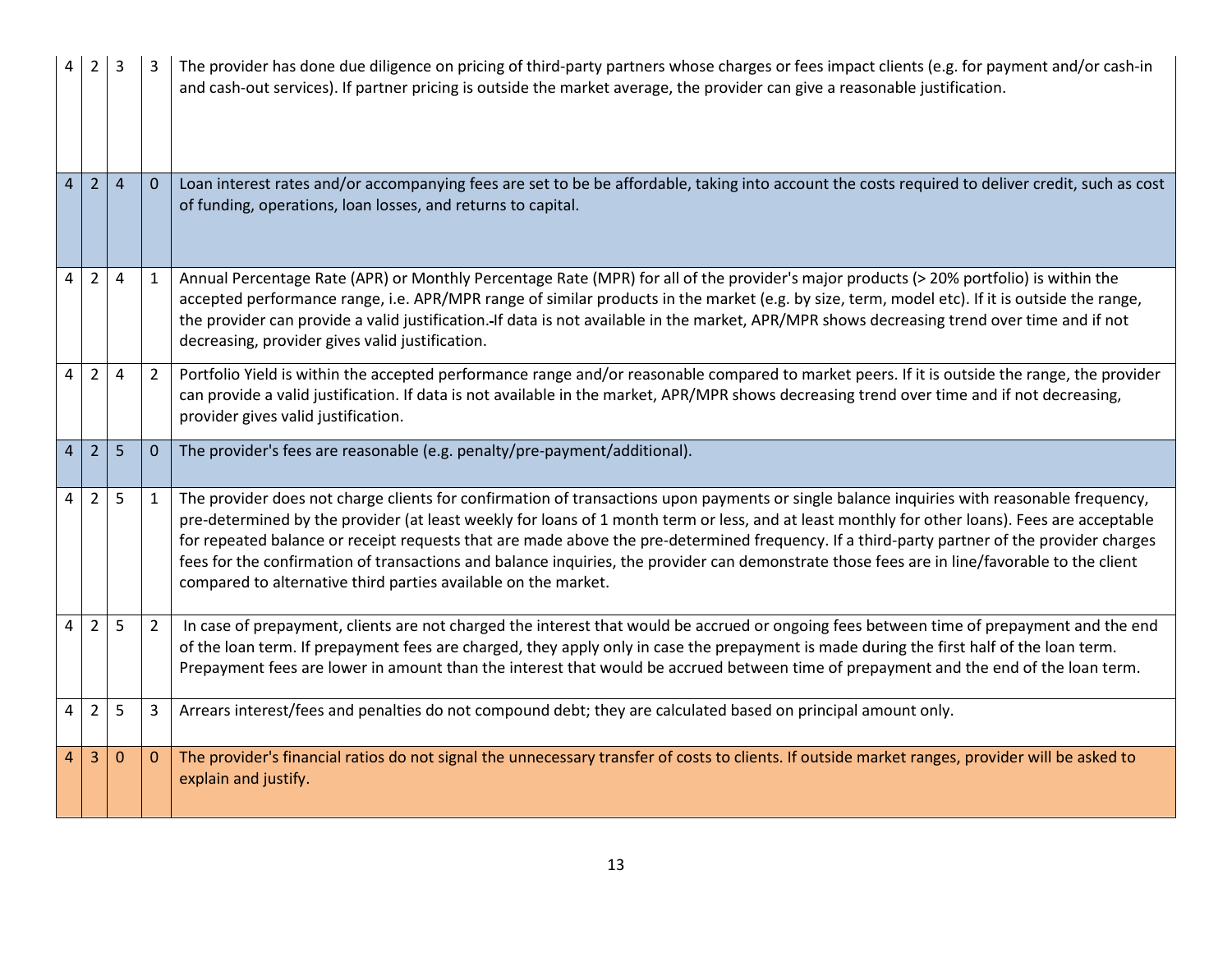| 4              | $\overline{3}$ |                |          | The provider is not transferring unnecessary costs to clients. For new organizations (i.e. 1-4 years in operation), the Loan Loss Expense Ratio<br>(LLER Ratio) over the past 3 years show stability or a decreasing trend. If not trending downward, the provider can provide a valid<br>justification. For mature organizations (5 or more years in operation), the LLER Ratio is within an accepted performance range based on<br>market averages. If it is outside the range, the provider can provide a valid justification. |
|----------------|----------------|----------------|----------|-----------------------------------------------------------------------------------------------------------------------------------------------------------------------------------------------------------------------------------------------------------------------------------------------------------------------------------------------------------------------------------------------------------------------------------------------------------------------------------------------------------------------------------|
| $\overline{4}$ |                | $\overline{2}$ | $\Omega$ | The provider is not transferring unnecessary costs to clients. For new organizations, the Operating Expense Ratio (OER Ratio) over the past<br>three years shows stabilization or a decreasing trend. If not trending downward, the provider can provide a valid justification. For mature<br>organizations, the OER Ratio is within the accepted performance range based on market averages of providers with similar loan size and<br>model. If outside of the range, the provider can provide a valid justification.           |
| $\overline{4}$ |                |                | 0        | For new organizations, the provider sets targets for Return on Assets (ROA) that are reasonable and balance profitability with client well-<br>being. If the provider is not able to meet targets, valid justification is shared. For mature organizations, ROA is within the accepted<br>performance range based on market averages of providers with similar risk profile. If outside of the range, the provider can provide a valid<br>justification.                                                                          |
| 5 <sup>1</sup> | $\mathbf 0$    | $\Omega$       | 0        | <b>Fair and Respectful Treatment</b>                                                                                                                                                                                                                                                                                                                                                                                                                                                                                              |
|                |                |                | 0        | The provider promotes and enforces fair and respectful treatment of clients in line with a code of conduct.                                                                                                                                                                                                                                                                                                                                                                                                                       |
| 5 <sup>1</sup> | -1             | $\mathbf{1}$   | $\Omega$ | The code of conduct (or equivalent) clearly spells out organizational values, standards of professional conduct, and treatment of clients that<br>are expected of all provider or third-party provider staff or agents. Policies also spell out what sanctions to apply in case of a breach of the<br>code of conduct.                                                                                                                                                                                                            |
| 5.             |                |                |          | The contracts with third parties under direct management of the provider include observation of provider's code of conduct and identifies the<br>sanctions that are applicable in case of breach.                                                                                                                                                                                                                                                                                                                                 |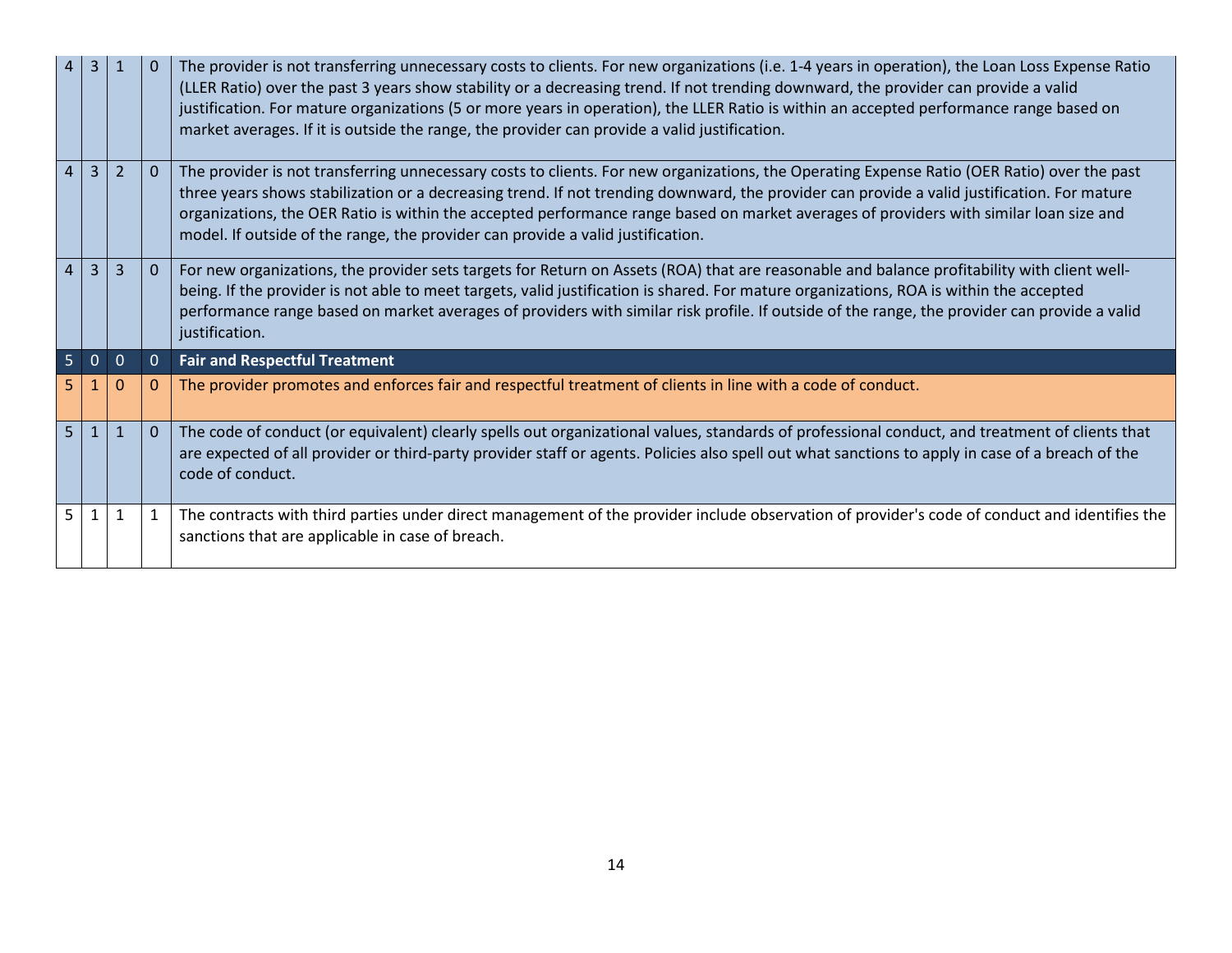| 5              | 1            | 1              |                | The following behaviors are always prohibited and sanctions are specified in writing and enforced:<br>- using abusive language;<br>- using physical force;<br>- limiting physical freedom;<br>- shouting at the client;<br>- entering the client's home uninvited;<br>- publicly humiliating the client;<br>- violating the client's right to privacy;<br>- mistreating a client based on any Protected Categories;<br>- using intimidation or threats;<br>- harassment of any kind;<br>- debt collection: maximum 1 call and 2 SMS or other contacts per day and during working hours. |
|----------------|--------------|----------------|----------------|-----------------------------------------------------------------------------------------------------------------------------------------------------------------------------------------------------------------------------------------------------------------------------------------------------------------------------------------------------------------------------------------------------------------------------------------------------------------------------------------------------------------------------------------------------------------------------------------|
| 5              | 1            | $\mathbf{1}$   | 3              | Fraud and unethical actions (e.g. corruption, theft, kickbacks) by staff, management, and board are prohibited and sanctions in such cases are<br>clear and enforced.                                                                                                                                                                                                                                                                                                                                                                                                                   |
| 5 <sup>1</sup> | $\mathbf{1}$ | 1              | 4              | Clients are informed (written, electronic, and/or face-to-face) about the provider's standards of professional conduct and the prohibited<br>behaviors mentioned in the code of conduct.                                                                                                                                                                                                                                                                                                                                                                                                |
| 5 <sup>1</sup> | $\mathbf{1}$ | $\overline{2}$ | $\mathbf 0$    | Human resource policies and procedures reinforce the standards identified in the code of conduct.                                                                                                                                                                                                                                                                                                                                                                                                                                                                                       |
| 5              | 1            | $\overline{2}$ | $\mathbf{1}$   | All staff sign a document acknowledging that they will abide by the code of conduct.                                                                                                                                                                                                                                                                                                                                                                                                                                                                                                    |
| 5              | $\mathbf{1}$ | $\overline{2}$ | $\overline{2}$ | The provider has a training program in place to ensure that staff understand and have the skills to implement policies and procedures related<br>to fair and responsible treatment of clients in alignment with the code of conduct. Unacceptable behavior is highlighted. For staff involved in<br>design of digital customer interfaces and/or underwriting, training highlights how design of such systems may affect fair and responsible<br>treatment.                                                                                                                             |
| 5              | $\mathbf{1}$ | $\overline{2}$ | 3              | The provider verifies that third parties under direct management of the provider (e.g. call centers, external debt collectors) train their own<br>representatives on fair and responsible treatment of clients. The training is aligned with the provider's code of conduct and spells out<br>unacceptable behavior and applicable sanctions.                                                                                                                                                                                                                                           |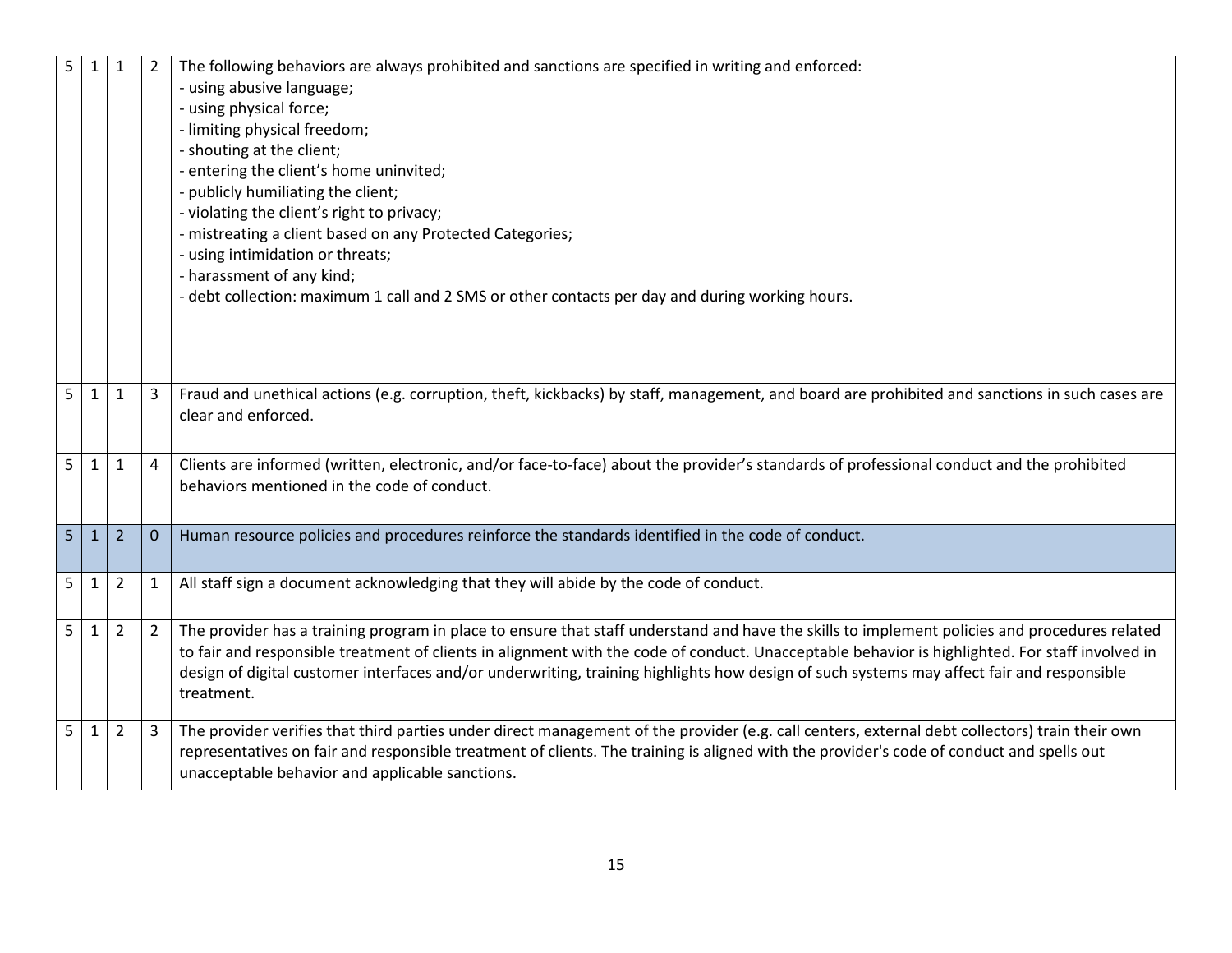| 5 | 1              | $\overline{2}$ |                | Employee and direct agent performance evaluations include reviews of adherence to the code of conduct, ethical behavior, and the quality of<br>interaction with customers, when applicable.                                                                                                                                                                                                                                                                                                                                                             |
|---|----------------|----------------|----------------|---------------------------------------------------------------------------------------------------------------------------------------------------------------------------------------------------------------------------------------------------------------------------------------------------------------------------------------------------------------------------------------------------------------------------------------------------------------------------------------------------------------------------------------------------------|
| 5 | 2              | 0              | 0              | The provider has a policy and documented processes to systemically commit to not discriminating against Protected Categories in selecting<br>clients and setting terms and conditions.                                                                                                                                                                                                                                                                                                                                                                  |
| 5 | $\overline{2}$ | $\mathbf{1}$   | $\mathbf{0}$   | Protected Categories include ethnicity, gender, age, disability, political affiliation, sexual orientation, caste, and religion.                                                                                                                                                                                                                                                                                                                                                                                                                        |
| 5 | $\overline{2}$ | $\overline{2}$ | $\mathbf{0}$   | Terms and conditions for individuals may differ based on: 1) risk-based analysis; 2) target markets defined in the provider's mission; or 3)<br>accommodations based on special needs. Such differentiation should be consistently applied, stated in advance, and made with the goal of<br>benefiting clients.                                                                                                                                                                                                                                         |
| 5 | 2              | 3              | $\mathbf{0}$   | Algorithms should not be designed to discriminate against clients on the grounds of ethnicity, gender, age, disability, political affiliation,<br>sexual orientation, caste, and religion. The provider tests the algorithm at least annually to identify variables and dynamics leading to direct<br>or indirect discrimination on the basis of the characteristics listed above. The tests are documented including: algorithm features tested, date,<br>description, outcome, discrimination items identified (if any), and corrective action taken. |
| 5 | $\overline{2}$ | 3              | 1              | After an initial learning phase, provider conducts analysis on connections between non-discriminatory variables and discriminatory variables<br>to check for unintentional bias in automated credit decisions. Such analysis is done at least every two years.                                                                                                                                                                                                                                                                                          |
| 5 | $\overline{2}$ | 3              | 2              | If the provider outsources the algorithm development, the provider requires the same standards of documentation and testing for bias.                                                                                                                                                                                                                                                                                                                                                                                                                   |
| 5 | $\overline{3}$ | $\mathbf 0$    | $\mathbf{0}$   | Loans are collected in an appropriate manner.                                                                                                                                                                                                                                                                                                                                                                                                                                                                                                           |
| 5 | 3              | $\mathbf{1}$   | $\Omega$       | A policy is in force that clearly defines appropriate and inappropriate debt collection practices by provider and/or-third parties through digital<br>or non-digital interactions.                                                                                                                                                                                                                                                                                                                                                                      |
| 5 | 3              | 1              | $\mathbf{1}$   | Any debt collection contact, whether electronic, through telephone calls, or face-to-face, clearly identifies the provider, uses clear and simple<br>language (no legalese), and does not misrepresent consequences of late or non-payment.                                                                                                                                                                                                                                                                                                             |
| 5 | $\overline{3}$ | 1              | $\overline{2}$ | The provider has documented policies governing the actions that should be taken in the collections process. The schedule of collections<br>actions allows time for the provider or contractor to determine the reasons for a client's default, as appropriate given the loan size.                                                                                                                                                                                                                                                                      |
| 5 | $\overline{3}$ | $\overline{2}$ | $\mathbf{0}$   | The provider trains staff on the provider's debt collection practices and loan recovery procedures. They verify that third-party partners train<br>their own representatives on the provider's debt collection practices and loan recovery procedures.                                                                                                                                                                                                                                                                                                  |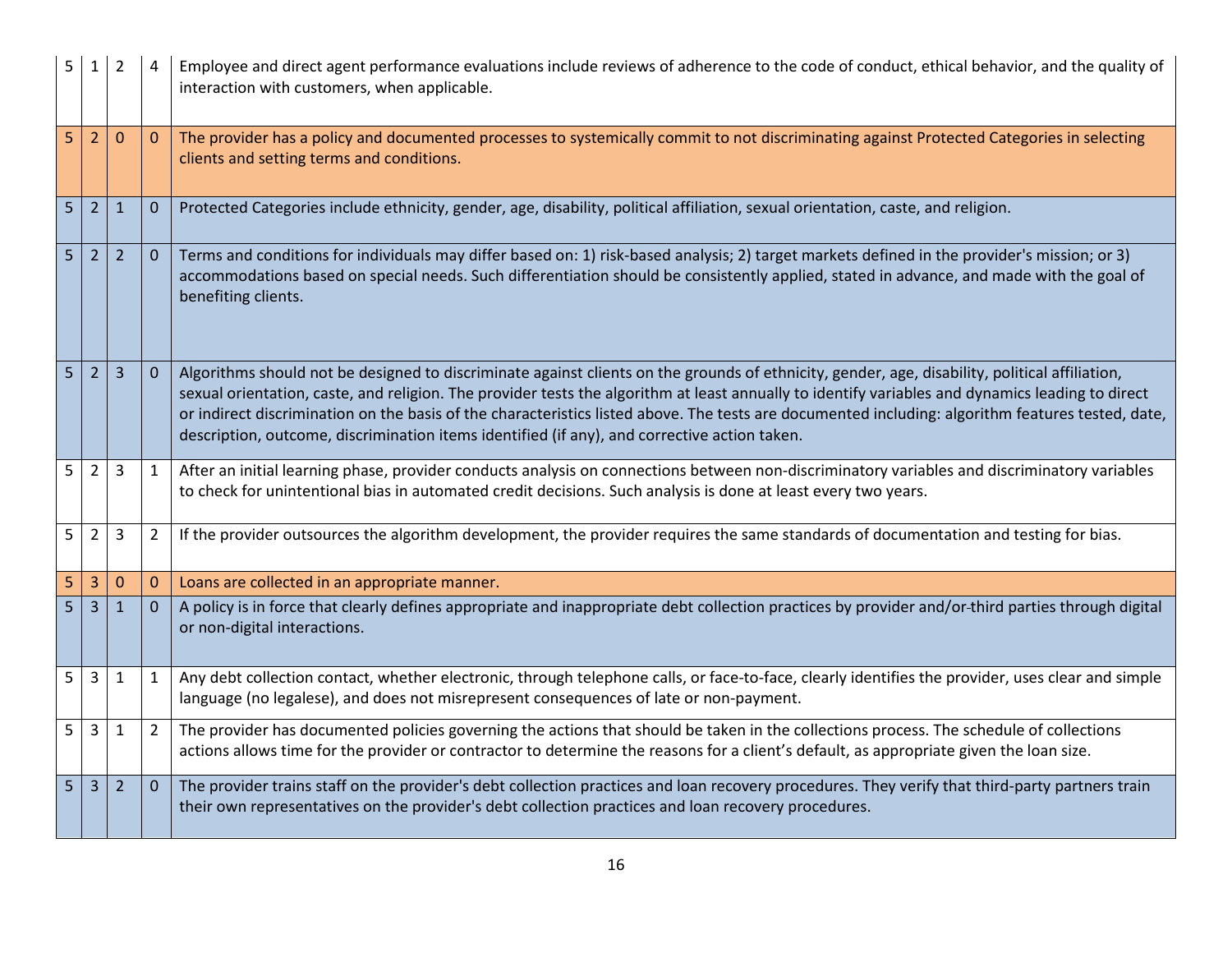| 5               | 3                                | 3              |              | For loans over a certain pre-defined outstanding balance level, the provider has a policy for rescheduling, refinancing and/or writing off loans<br>in specifically identified cases of distress (e.g. disaster, hospitalization, etc).                                                                                                                                                                               |
|-----------------|----------------------------------|----------------|--------------|-----------------------------------------------------------------------------------------------------------------------------------------------------------------------------------------------------------------------------------------------------------------------------------------------------------------------------------------------------------------------------------------------------------------------|
| 5               | 4                                | 0              | 0            | The provider management and oversight support fair and respectful treatment of clients.                                                                                                                                                                                                                                                                                                                               |
|                 | 5 <sup>1</sup><br>$\overline{4}$ | $\mathbf{1}$   | $\mathbf 0$  | The provider has an internal control process to verify uniform application of policies and procedures related to fair and respectful treatment<br>of clients. The provider can produce evidence/records of monitoring/reporting of corrective measures that were taken to address cases of<br>partial or incorrect implementation of the policies and procedures that ensured an adequate compliance in the practice. |
| 5 <sup>1</sup>  | $\overline{4}$                   | $\overline{2}$ | $\mathbf{0}$ | Management reviews key results (e.g., client satisfaction survey, complaints handling summary) related to fair and respectful treatment of<br>clients. Measures for improvement are discussed, implemented, and monitored, and records of these actions exist.                                                                                                                                                        |
| $6\phantom{1}6$ | $\mathbf 0$                      | $\mathbf 0$    | $\mathbf{0}$ | Data Privacy, Security, and Integrity                                                                                                                                                                                                                                                                                                                                                                                 |
| 6               | 1                                | 0              | $\mathbf{0}$ | Client data is handled appropriately to maintain confidentiality and protect clients.                                                                                                                                                                                                                                                                                                                                 |
| 6 <sup>1</sup>  | 1                                | $\mathbf{1}$   | $\mathbf{0}$ | Policies and processes are in place and kept updated to maintain the confidentiality, security, and accuracy of clients' personal, transactional,<br>and financial information. The policies and processes address the gathering, use, distribution, and retention/deletion of data.                                                                                                                                  |
| 6               | 1                                | $\mathbf{1}$   | 1            | The personal data collected, the personal data shared, and the period of time during which personal data is stored are minimized and directly<br>justified by operational needs to provide the service or by law.                                                                                                                                                                                                     |
| 6               | 1                                | $\mathbf{1}$   | 2            | The provider conducts regular formal assessments and documents the personal information it needs from clients in order to deliver the<br>service (e.g. identity, transactions etc). The assessment identifies data privacy risks to consumers during collection, processing, storage, and<br>transfer of personal data.                                                                                               |
| 6 <sup>1</sup>  | 1                                | $\mathbf{1}$   | 3            | Mitigation measures are identified and implemented for the privacy risks identified.                                                                                                                                                                                                                                                                                                                                  |
| 6               | 1                                | $\mathbf{1}$   | 4            | There are penalties for staff data privacy breaches (e.g. exposing or revealing client data to third parties including guarantor and family not<br>party to the account). There is a clear process to safeguard client data when staff leave.                                                                                                                                                                         |
| 6               | $\mathbf{1}$                     | $\mathbf{1}$   | 5            | The provider applies its internal standards on the gathering, use, distribution, and retention/deletion of data on third-party partners through<br>service level agreement(s), where applicable. Service level agreement must also include a penalty or termination clause on third-party<br>partners in case of data privacy breach.                                                                                 |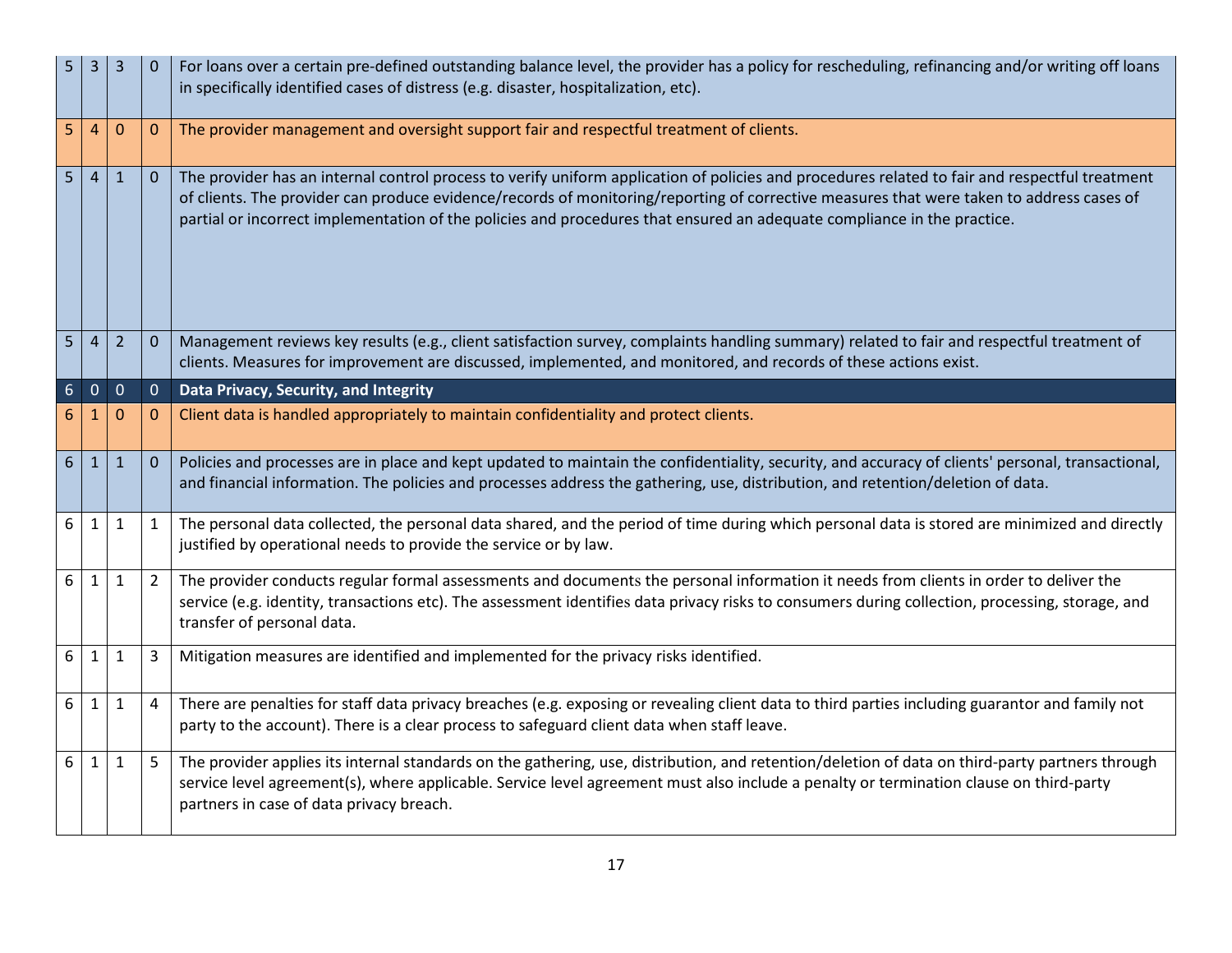| 6 | $\mathbf{1}$   | $\overline{2}$   |                | The provider has an effective training program in place to ensure that staff understand and have the skills to implement the policies and<br>processes related to privacy of client data.                                                                                                                                                                                                                                                                                                                                                                             |
|---|----------------|------------------|----------------|-----------------------------------------------------------------------------------------------------------------------------------------------------------------------------------------------------------------------------------------------------------------------------------------------------------------------------------------------------------------------------------------------------------------------------------------------------------------------------------------------------------------------------------------------------------------------|
| 6 | 1              | 2                | 1              | All staff with access to personal data should be trained in data protection during induction, along with periodic refresher training. The training<br>should be tailored to the different staff receiving the training.                                                                                                                                                                                                                                                                                                                                               |
| 6 | 1              | $\overline{2}$   | $\overline{2}$ | The provider verifies that third parties (agent network managers, etc.) train their own representatives on policies and processes related to<br>privacy of client data.                                                                                                                                                                                                                                                                                                                                                                                               |
| 6 | 2              | $\mathbf 0$      | $\mathbf{0}$   | Clients are informed about data privacy and consent to the use of their data.                                                                                                                                                                                                                                                                                                                                                                                                                                                                                         |
| 6 | $\overline{2}$ | 1                | 0              | Clients are asked to consent to specific uses of their data. Consent requests explain clearly, in simple, local language how data will be used.<br>Consent is required for: a) sharing data with specific third parties (to be clearly identified) as part of service provision; b) reporting data to<br>credit reporting bureaus; c) use of data for marketing; d) sales to third parties; and e) use of geo-location data (e.g. GPS, satellite imagery).<br>For services delivered through USSD or SMS, internet links to disclosure statements are not sufficient. |
| 6 | $\overline{2}$ | $\overline{2}$   | $\mathbf{0}$   | The client right to opt out of a service and withdraw the permission granted to an organization to use data (of whatever type) is clearly<br>displayed and accessible to clients, together with the consequences of opting out.                                                                                                                                                                                                                                                                                                                                       |
| 6 | 2              | 3                | $\overline{0}$ | Clients should have convenient access to and be informed about a specialized customer service that can provide them with information on<br>their data stored with the provider, and respond to queries.                                                                                                                                                                                                                                                                                                                                                               |
| 6 | 2              | 3                | 1              | Clients have the right to challenge data relating to them and, if the challenge is successful, to have the data erased, rectified, completed, or<br>amended.                                                                                                                                                                                                                                                                                                                                                                                                          |
| 6 | $\overline{2}$ | $\overline{4}$   | $\mathbf{0}$   | Product terms and conditions include a clear, concise explanation of how client data may be used or shared and with whom.                                                                                                                                                                                                                                                                                                                                                                                                                                             |
| 6 | 3              | $\boldsymbol{0}$ | $\mathbf{0}$   | The provider's systems protect against misuse of client data and security breaches in accordance with international best practices. The<br>provider has in place procedures to test and adequately prepare for threats to data security.                                                                                                                                                                                                                                                                                                                              |
| 6 | 3              | $\mathbf{1}$     | $\overline{0}$ | Data security measures are in place to protect against unauthorized access to data (i.e., passwords, firewalls, access levels, software<br>infrastructure). IT passwords are changed periodically with different access levels according to the position of the staff member accessing the<br>data.                                                                                                                                                                                                                                                                   |
| 6 | 3              | 1                | $\mathbf{1}$   | Audit trails in the system track events and activities. For each event including for administrators, the following is tracked: username,<br>date/time, action.                                                                                                                                                                                                                                                                                                                                                                                                        |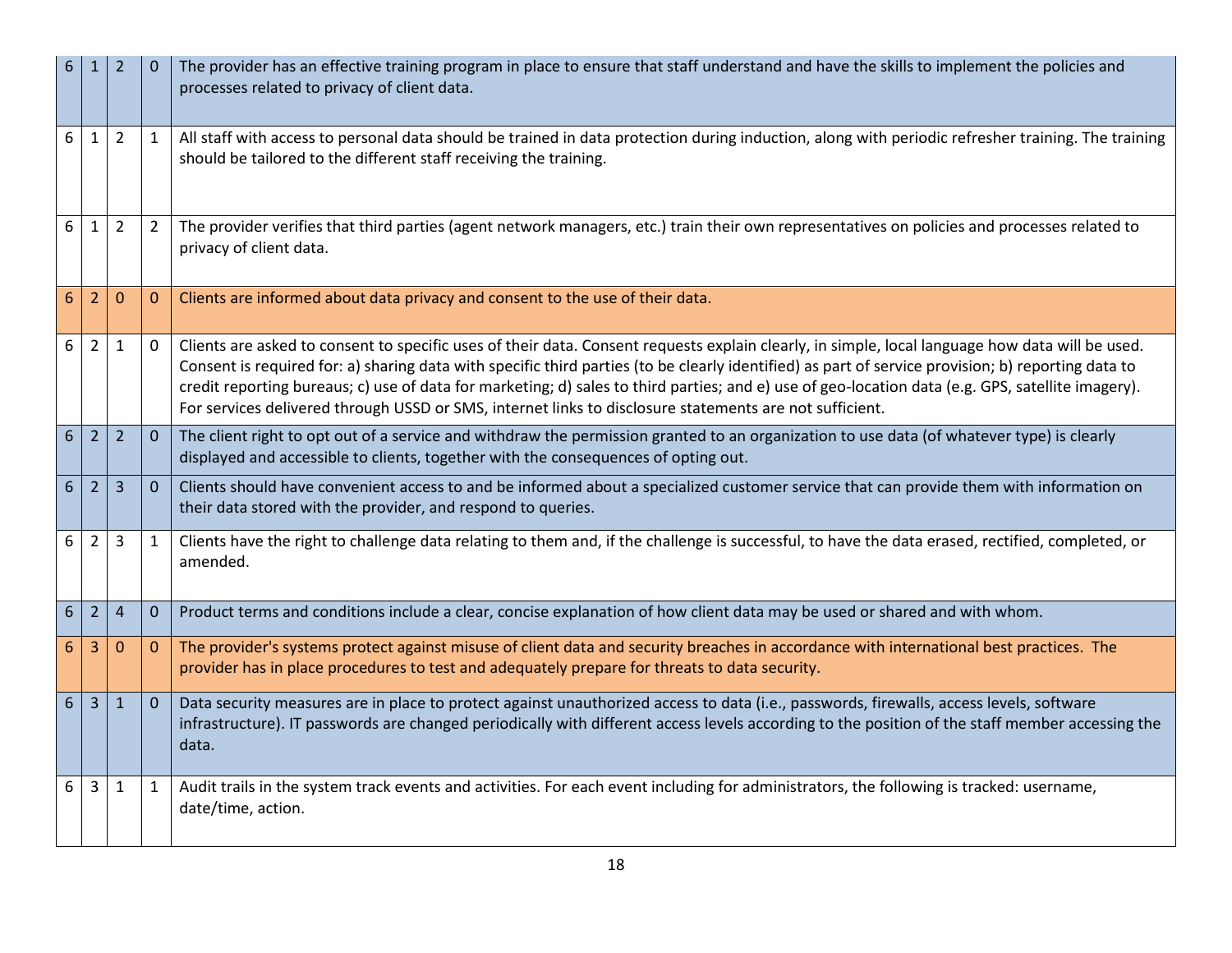| 6              | $\mathsf{3}$   | $\mathbf{1}$   | $\overline{2}$ | The provider performs at least daily back-ups of its client data.                                                                                                                                                                                                                                                                                                                                                                                                                                                                                                                                                                                                        |
|----------------|----------------|----------------|----------------|--------------------------------------------------------------------------------------------------------------------------------------------------------------------------------------------------------------------------------------------------------------------------------------------------------------------------------------------------------------------------------------------------------------------------------------------------------------------------------------------------------------------------------------------------------------------------------------------------------------------------------------------------------------------------|
| 6              | $\overline{3}$ | 2              | $\mathbf{0}$   | A security audit and/or compliance review should be regularly carried out by an external entity or an internal, independent audit team.                                                                                                                                                                                                                                                                                                                                                                                                                                                                                                                                  |
| 6              | $\overline{3}$ | 3              | $\mathbf 0$    | A Business Continuity Plan is in place which defines the responses in the event of a disruptive incident such as fire, flood, power failure, staff<br>loss, or DOS attack. The plan includes the provider and all affected business functions, including agents and third parties where relevant. The<br>plan is updated every 3 years at a minimum.                                                                                                                                                                                                                                                                                                                     |
| $6\phantom{1}$ | 3              | $\overline{4}$ | $\mathbf 0$    | Mobile application (app) security is regularly tested to ensure that it is safe and compliant with suitable standards of security. Vulnerability<br>scans are performed at least quarterly to identify potential security weaknesses. Corrective actions are taken.                                                                                                                                                                                                                                                                                                                                                                                                      |
| $6\phantom{1}$ | 3              | 5              | $\mathbf 0$    | The provider has effective systems to prevent and detect fraud, a documented process to avoid fraud related to client accounts, and is in line<br>with international best practice.                                                                                                                                                                                                                                                                                                                                                                                                                                                                                      |
| 6              | 3              | 5              | 1              | The provider has a robust system in place to detect fraud committed by staff, agents, and others.                                                                                                                                                                                                                                                                                                                                                                                                                                                                                                                                                                        |
| $6\phantom{.}$ | $\overline{3}$ | 6              | $\mathbf{0}$   | Staff and direct agents are trained on fraud risk, including common frauds, fraud identification, and fraud reporting.                                                                                                                                                                                                                                                                                                                                                                                                                                                                                                                                                   |
| 6              | $\overline{3}$ | 7              | $\mathbf{0}$   | Staff and agents have accessible channels to report potentially fraudulent activity.                                                                                                                                                                                                                                                                                                                                                                                                                                                                                                                                                                                     |
| 6              | 3              | 8              | $\mathbf{0}$   | Internal controls are in place to monitor and respond to fraud.                                                                                                                                                                                                                                                                                                                                                                                                                                                                                                                                                                                                          |
| 6              | 3              | 8              | $\mathbf{1}$   | Providers perform on-site and off-site audit or monitoring (e.g. mystery shopping) of staff and third parties with access to clients or to client<br>information to detect possible fraud.                                                                                                                                                                                                                                                                                                                                                                                                                                                                               |
| 6              | 3              | 8              | $\overline{2}$ | Sanctions apply to employees and agents in case of fraud based on the severity and repetition of the offence. Employment contracts and<br>third-party agreements flag the existence of such sanctions.                                                                                                                                                                                                                                                                                                                                                                                                                                                                   |
| 6              | 3              | 8              | 3              | A client is compensated by the provider (financial providers should be liable) for any direct loss due to mistakes not imputable to the client<br>and fraud committed by agents, employees, and third-party service providers (such as their agent network managers), as well as for third-<br>party fraud caused by a reasonably preventable security breaches (hacking). Client contracts may not absolve the provider of this liability. In<br>the case of lost or stolen access to devices, security credentials, or identity, the provider will refund a client for any transaction that occurs<br>after the client has reported the loss or theft to the provider. |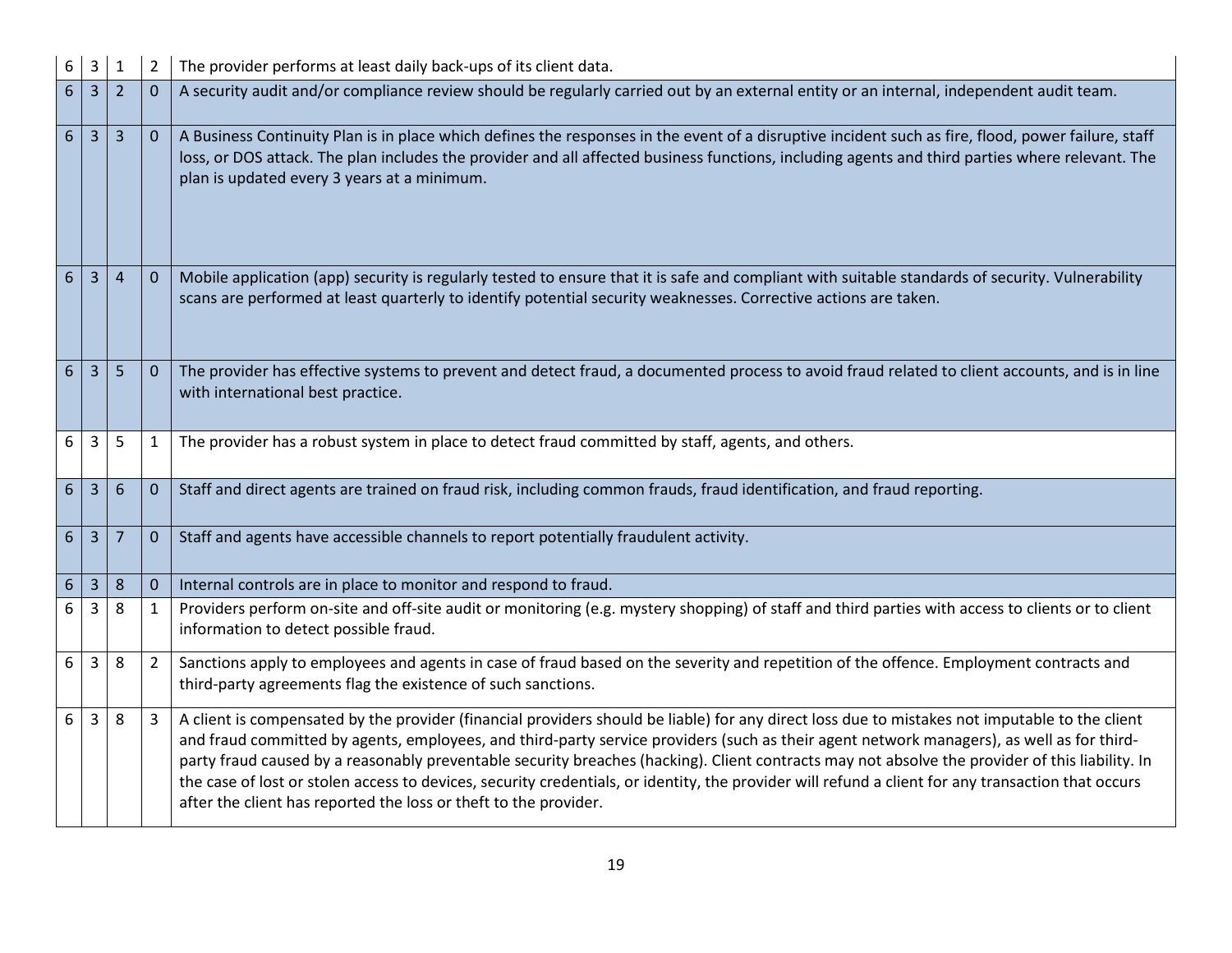| 6              | 3              | 8              |                  | Incidents and problems are analyzed, prioritized, escalated as needed, and resolved according to the service level defined by the provider.                                                                                                                                                                                                                                                                                      |
|----------------|----------------|----------------|------------------|----------------------------------------------------------------------------------------------------------------------------------------------------------------------------------------------------------------------------------------------------------------------------------------------------------------------------------------------------------------------------------------------------------------------------------|
| 6              | $\overline{4}$ | $\mathbf 0$    | $\boldsymbol{0}$ | Staff are adequately prepared to follow data security procedures and engage with clients.                                                                                                                                                                                                                                                                                                                                        |
| $6\phantom{.}$ | $\overline{4}$ | $\mathbf{1}$   | $\mathbf 0$      | All staff receive training on the security policy and procedures including protection of client data.                                                                                                                                                                                                                                                                                                                            |
| 6              | $\overline{4}$ | $\overline{2}$ | $\Omega$         | Staff inform clients on the importance of protecting Personal Identification Numbers (PINs) and how to do so. The provider proactively<br>informs and sensitizes clients on how to use and protect their PIN through relevant channels.                                                                                                                                                                                          |
| 6              | 4              | 3              | $\mathbf{0}$     | Clients should be informed within reasonable time in case of hack/unauthorized access to their data.                                                                                                                                                                                                                                                                                                                             |
| 6              | 4              | $\overline{4}$ | $\mathbf{0}$     | Clients should be notified about available updates that are important for their security and/or privacy.                                                                                                                                                                                                                                                                                                                         |
| 6              | $\overline{4}$ | 5              | $\mathbf 0$      | Clients are informed of a communication channel for reporting loss or theft of handset or SIM or suspicious activity related to the service.                                                                                                                                                                                                                                                                                     |
|                | $\mathbf{0}$   | $\mathbf 0$    | $\mathbf{0}$     | <b>Mechanisms for Complaints Resolution</b>                                                                                                                                                                                                                                                                                                                                                                                      |
|                | 1              | 0              | $\mathbf{0}$     | The provider has an effective system in place to receive and resolve client complaints.                                                                                                                                                                                                                                                                                                                                          |
| 7              | $\mathbf{1}$   | $\mathbf{1}$   | $\mathbf{0}$     | Providers (or third parties in case the complaint handling is outsourced in part or in full) have a customer complaints policy that includes the<br>use of multiple channels for customers to make complaints, roles and responsibilities. The provider defines minimum performance standards<br>on complaints resolution (e.g. complaint resolution ratio, client satisfaction resolution time, supervisor monitoring results). |
| 7              | $\mathbf{1}$   | 1              | $\mathbf{1}$     | The provider has defined a complaints escalation process to manage complaints internally based the complaint type, severity, and client<br>satisfaction with the outcome. The process covers referral to external recourse options if applicable.                                                                                                                                                                                |
| 7              | $\mathbf{1}$   | $\mathbf{1}$   | $\overline{2}$   | Complaints about the third-party partners can be submitted directly to the third party or to the provider. Service level agreements with third-<br>party partners cover reporting on complaints. Even if third parties are not under direct management of a provider (e.g. mobile money<br>agents), the provider has formalized how to handle complaints.                                                                        |
| $\overline{7}$ | $\mathbf{1}$   | 1              | 3                | Mechanisms to submit complaints are adapted to clients' needs and preferences and easily accessible with at least two channels available. A<br>channel with live interaction is available, even if complaints are initially handled through automated means, email or e-chat. Complaint<br>channels are free of charge or at standard telco rates for clients.                                                                   |
| $\overline{7}$ | $\mathbf{1}$   | 1              | 4                | Resolution of complaints and turnaround time (TAT) is prioritized based on severity, and almost all complaints are resolved within one month<br>(some exceptions may be permitted due to complexity).                                                                                                                                                                                                                            |
| 7              | $\mathbf{1}$   | $\mathbf{1}$   | 5                | There is a clear and secure system in place so that complaints from branch/satellite offices and direct agents (as applicable) reach the<br>provider's complaints handling staff and/or management.                                                                                                                                                                                                                              |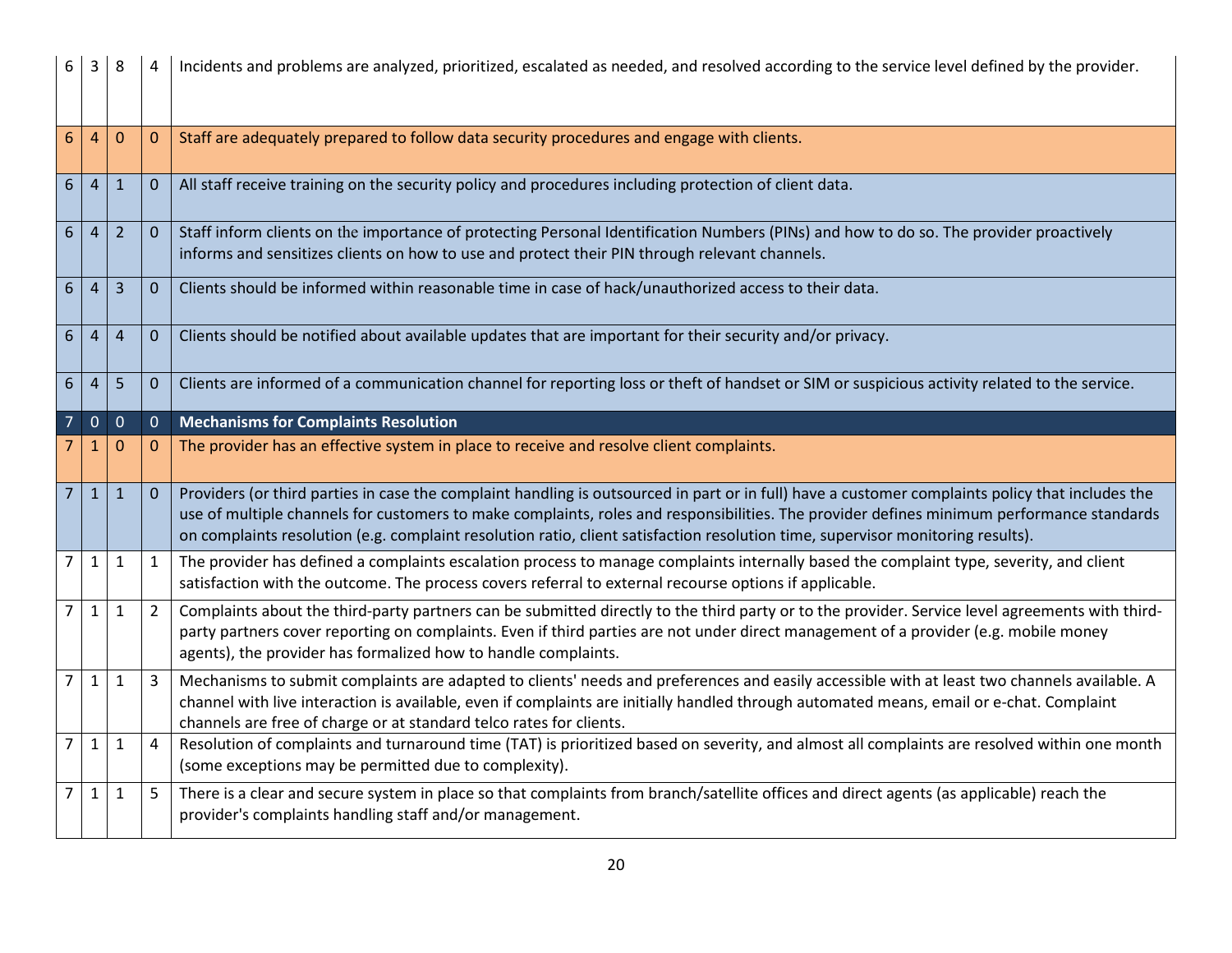| 7              | $\mathbf{1}$   | 1              |                | Providers should ensure that customer care personnel have access to relevant customer data, including transaction details and notes from<br>previous contact.                                                                                                                                                                                                              |
|----------------|----------------|----------------|----------------|----------------------------------------------------------------------------------------------------------------------------------------------------------------------------------------------------------------------------------------------------------------------------------------------------------------------------------------------------------------------------|
| $\overline{7}$ | $\mathbf{1}$   | $\overline{2}$ | $\overline{0}$ | If a provider receives complaints via call centers or live interaction, the call center/response unit is adequately staffed to achieve an<br>appropriate average waiting and handling time.                                                                                                                                                                                |
| 7              | $\mathbf{1}$   | $\overline{2}$ | $\mathbf{1}$   | Provider should have a verification procedure in place to verify the customer in order to lodge complaints.                                                                                                                                                                                                                                                                |
| $\overline{7}$ | $\mathbf{1}$   | $\overline{2}$ | $\overline{2}$ | Providers have a process and script for client-facing staff when their clients submit complaints about third-party partners such as agents.<br>These scenarios have clear guidelines and escalation measures (external if applicable). Providers also track incidents of these types of<br>complaints to be included in their management reports.                          |
| $\overline{7}$ | $\mathbf{1}$   | $\overline{2}$ | 3              | Providers define target metrics such as wait times, abandonment rate, etc., and report against those targets.                                                                                                                                                                                                                                                              |
| $\overline{7}$ | $\mathbf{1}$   | $\overline{2}$ | 4              | The call center or response unit in charge of complaints handling is monitored with a focus on interactions between staff and clients.                                                                                                                                                                                                                                     |
| $\overline{7}$ | $1\vert$       | $\overline{3}$ | $\overline{0}$ | The provider's complaints handling training includes important elements on policy and procedures (e.g. covers how the complaints<br>mechanism works, the role of complaints staff, how to appropriately manage and/or escalate complaints until they are resolved, and how to<br>refer them to the appropriate person for investigation and resolution).                   |
| $\overline{7}$ | $\mathbf{1}$   | 3              | $\mathbf{1}$   | The provider's service level agreement with third parties (agent network managers, etc.) stipulates that they train their own representatives<br>on how the complaints mechanism works, the role of complaints staff, how to appropriately manage complaints until they are resolved, and<br>how to refer them to the appropriate person for investigation and resolution. |
| 7              | $\overline{2}$ | $\mathbf 0$    | $\mathbf{0}$   | The provider informs clients about their right to complain and how to submit a complaint.                                                                                                                                                                                                                                                                                  |
| $\overline{7}$ | $\overline{2}$ | $\mathbf{1}$   | $\mathbf{0}$   | During the product application process the client is informed on how to submit a complaint.                                                                                                                                                                                                                                                                                |
| $\overline{7}$ | $\overline{2}$ | 1              | $\mathbf{1}$   | The customer care contact details are communicated to the clients upon registration (e.g. SMS/email/in app) and are indicated on the<br>handset menu or on equally accessible menus.                                                                                                                                                                                       |
| $\overline{7}$ | $\overline{2}$ | $\mathbf{1}$   | $\overline{2}$ | Information on how to submit a complaint is displayed visibly in branch offices, at agent locations (if applicable), and/or included in product<br>documentation (e.g. in app).                                                                                                                                                                                            |
| $\overline{7}$ | 2 <sup>1</sup> | $\overline{2}$ | $\overline{0}$ | Clients are notified when complaints are received and when they are resolved. If complaints are not resolved within a reasonable time frame<br>(e.g. 1 month) the client is notified of the delay.                                                                                                                                                                         |
| 7              | 3              | $\mathbf 0$    | $\mathbf{0}$   | The provider uses information from complaints to manage operations and improve product and service quality.                                                                                                                                                                                                                                                                |